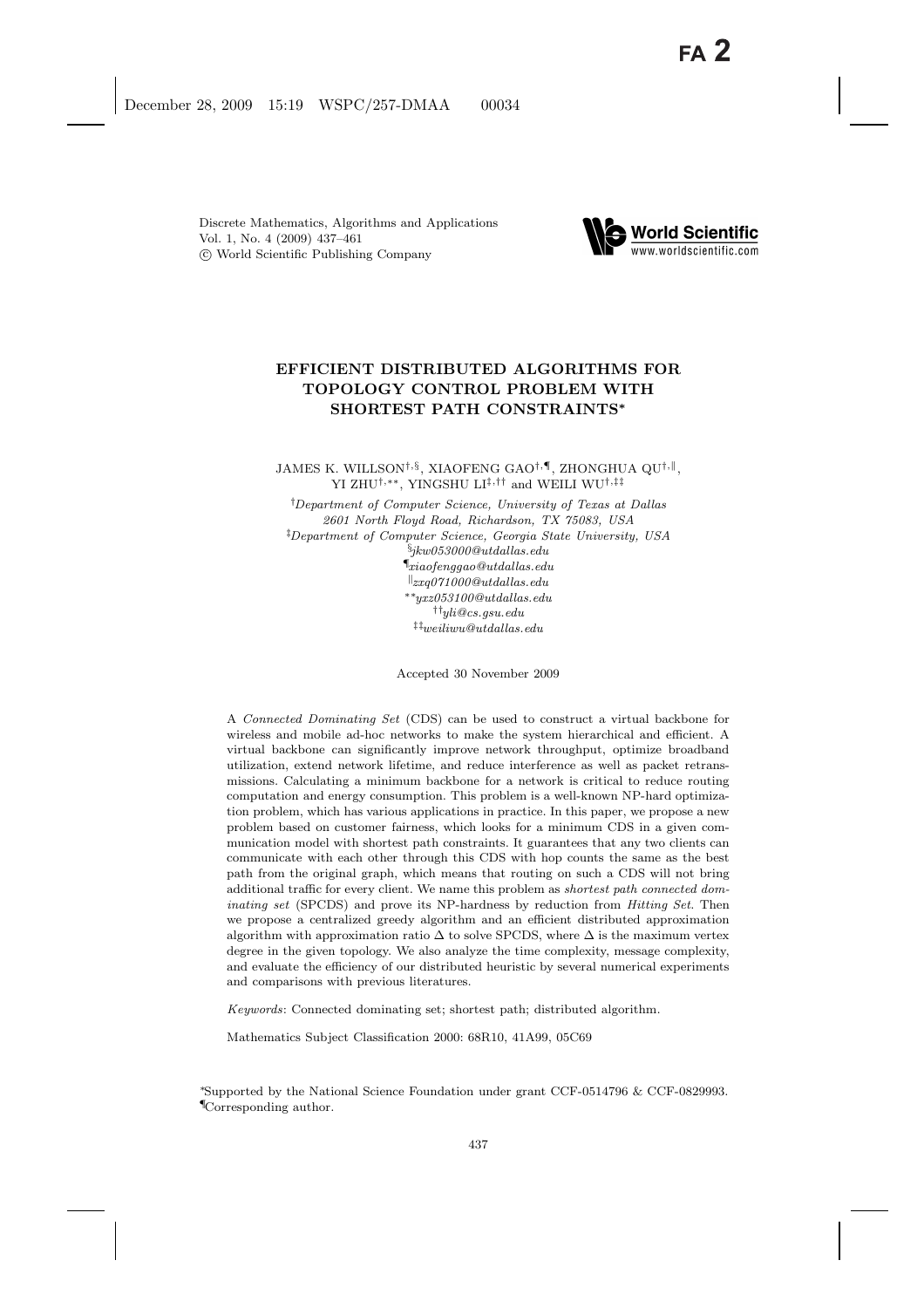#### **1. Introduction**

Wireless communication networks have become increasingly popular for various applications in recent decades. In a typical wireless network, each node transmits packets through radio signals beamed within a given radio frequency radius [25]. If a receiver is located outside the transmission range of the sender, the sender can send a packet via a multi-hop path, which travels through several intermediate nodes. Generally, when a packet has been sent from one side of the link, an ACK message is required to report a successful transmission [16], so it is more convenient to operate the network if each link is bidirectional.

Since wireless networks lack physical infrastructure or dedicated devices that serve as routers, any node can serve as an intermediate router. Thus within this kind of network, finding an efficient way of routing is important, which can accomplish through *topology control*. Topology control is a strategy for energy-efficiency to reduce the cost of routing (e.g. reduce the routing table size). It can significantly improve network performance, optimize broadband utilization, extend network lifetime, and reduce interference as well as packet retransmissions [18].

There are two different types of topology control strategies. One is to select a subset of nodes as a virtual backbone in a given graph. Nodes in this backbone (dominators) are responsible for all routing work. Routing information is only kept and maintained within dominators, and other nodes (dominatees) will send packets to them. If some nodes move or leave the network, as long as they are not backbone nodes, routing is minimally disrupted. Besides, as routing information is only exchanged between backbone nodes, communication cost will be reduced heavily.

Another topology control strategy is to reduce the interference of networks, either by reducing the transmission range of each node, changing the topology of subgraphs, or assigning a schedule [26] to avoid potential packet retransmissions [5]. In this paper, we focus on the first method: finding an efficient virtual backbone in a given graph with some special constraints.

Usually, for a given communication graph G, we select a *connected dominating set* (CDS) [20] to construct a virtual backbone. The formal definition is:

**Definition 1.1 (Connected Dominating Set).** Given an undirected graph  $G =$  $(V, E)$ , a *connected dominating set* (CDS) is a vertex subset  $C \subseteq V$  satisfying:

- (1)  $\forall v \in V$ , either  $v \in C$ , or there exists a node  $u \in C$ , such that  $(u, v) \in E$ .
- (2) The subgraph induced by C (represented by  $G[C]$ ) is connected.  $G[C]$  is a subgraph with all nodes in  $C$ , and all edges in  $E$  with both ends belonging to  $C$ .

CDS is a graph model to represent a virtual backbone. Selecting a CDS with small size can make the network system hierarchical and efficient. This problem is critical to reduce routing computation and energy consumption. It is a well-known NP-hard optimization problem, which has various applications in practice.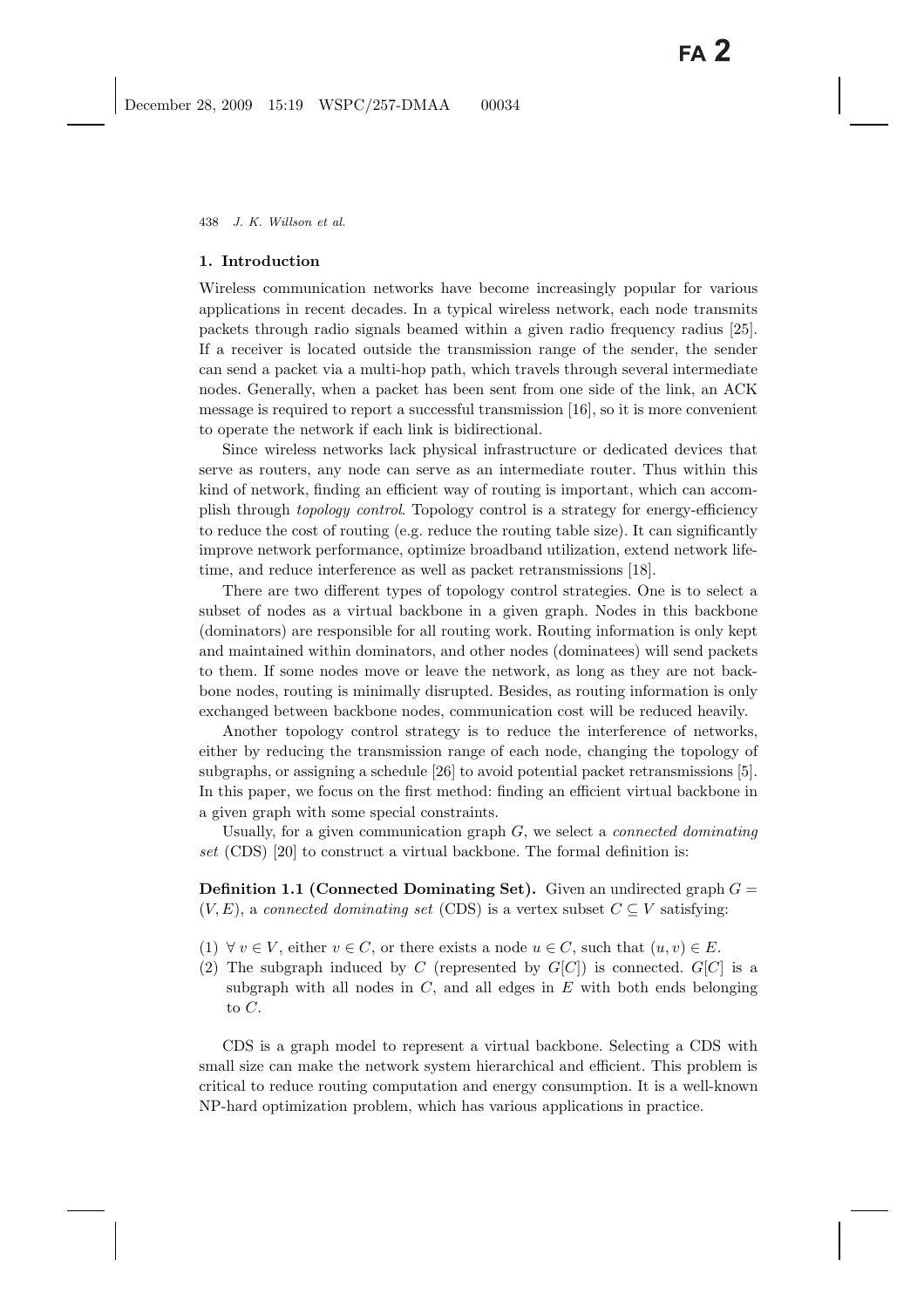#### **1.1.** *Previous literature*

Many researchers worked on how to find a minimum CDS (MCDS) under different situations. Garey and Johnson [12] proved that finding an MCDS is NP-hard in general graphs by a reduction from the *Set Cover* Problem. Lund [22] and Feige [9] showed that for any fixed number  $0 < \varepsilon < 1$ , there is no polynomial time algorithm with performance ratio  $\leq (1-\varepsilon)H(\Delta)$  unless  $NP \subset DTIME[n^{O(\log \log n)}],$  where  $\Delta$ is the maximum degree of the input graph and  $H$  is the harmonic function. Baker [4] proposed a polynomial time approximation scheme (PTAS) for planar graphs.

Due to the homogenous nature of wireless networks, numerous previous works consider their communication model under *unit disk graph* (UDG) [11, 29], a kind of graph where each node has the same broadcasting radius and two nodes can communicate if they are located within a fixed communication range of each other. Clark [8] proved that *minimum dominating set* (MDS) remains NP-hard in UDG. Lichtenstein [21] showed that MCDS is NP-hard in UDG. Many prior works provided constant-factor approximation for MCDS in UDG [1, 2, 6, 11, 13, 14, 23, 24]. Cheng *et al.* [7] and Hunt *et al.* [15] gave PTAS for computing a MCDS in UDG.

Later people generalized this model into *disk graph* (DG) [20, 27, 28], in which nodes can have different transmission ranges, and each edge may not be bidirectional. Zhang *et al.* [32] further extend this model into *unit ball graph* (UBG), a generalized UDG in 3-dimensional space. For other variations, Ambuhl [3], Gao [10] proposed a constant-factor approximation for the weighted CDS problem. Say, in their graph model, each node has different weight and the goal is to find a minimum weight CDS (MWCDS). Some researchers also think about deploying some new nodes to dominate the original network [17].

### **1.2.** *Problem statement*

Although CDS is an efficient virtual backbone for routing protocols, if every node sends packets through this backbone, the routing path between some pairs of nodes might increase greatly. Figure 1 is an example showing this case. In this figure, given a graph G, if  $v_1$  wants to send a packet to  $v_7$ , it only needs to send the packet through a path with 2-hop length,  $v_1 \rightarrow v_6 \rightarrow v_7$ , shown as black arrows in Fig. 1(a). However, if we select a CDS for G (shown as grey nodes in Fig. 1(b)),  $v_1$  must send



Fig. 1. Unfairness for clients: (a) traffic in original topology; (b) traffic through CDS.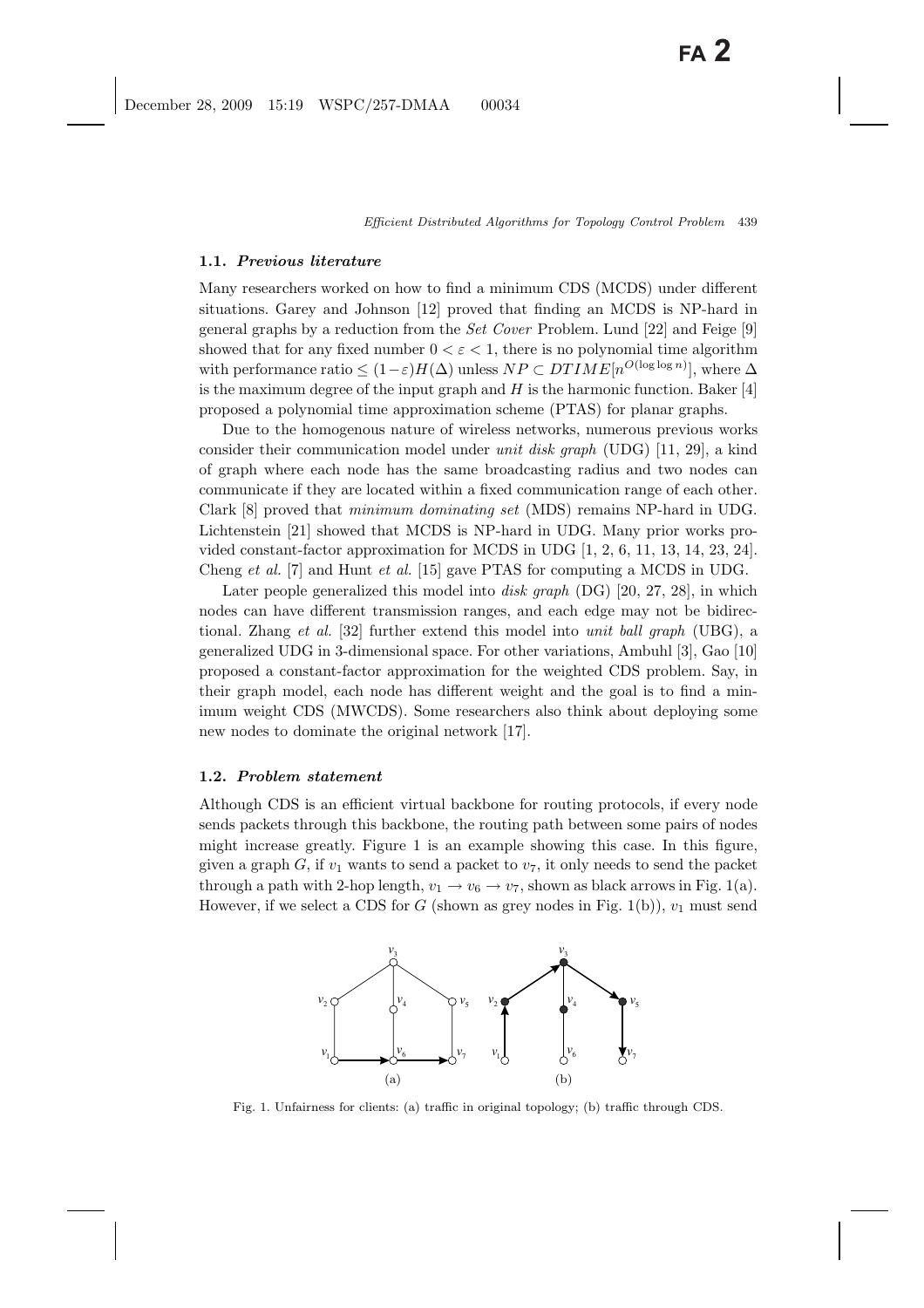packets via this CDS, which is a 4-hop path to  $v_7$   $(v_1 \rightarrow v_2 \rightarrow v_3 \rightarrow v_5 \rightarrow v_7)$ . The second path is twice as long as the first one. This example shows that CDS may cause additional traffic for some clients, which creates unfairness and inefficiency. However, if we insert  $v_6$  into this CDS, the total size of CDS only increases by one, but the total traffic for  $v_1$  will reduce significantly. Therefore, we have a trade-off between CDS size and client fairness.

Previous literature provided some results to deal with this constraint. Wu [31] introduced a simple distributed algorithm to construct a CDS with *all shortest paths property*, that is, all the intermediate nodes along all shortest paths from u to  $v$  are included in this CDS. Each node can decide if it is part of the CDS given information of its 2-hop neighborhood. This takes  $O(\Delta^2)$  time and  $O(\Delta v)$  messages, where  $\Delta$  is the maximum node degree in this communication graph.

They also provided pruning policies to deal with redundant nodes. Node  $u$  can be removed from the CDS if it has a neighbor with greater id which covers all the other nodes u covers, or if it has two neighbors with greater id which together cover all nodes u covers. The pruned CDS may be smaller, but the all shortest paths property is not maintained. And even with this extension, Wan [29] proves their approximation ratio is  $O(n)$ .

Wang  $[30]$  described a distributed algorithm for constructing a k-spanner. They constructed a subgraph such that the shortest path between any two nodes is at most a constant factor larger than the shortest path in the original graph. The algorithm attempted to construct a spanner with few links and low node degree but the number of nodes that must participate in routing may be large.

#### **1.3.** *Our contribution*

The goal for this paper is to find a CDS with small size, such that for any pair of nodes, this CDS offers at least one path which has the same length as the shortest path from the original graph. We name this problem as *Shortest Path Connected Dominating Set* (SPCDS). We prove its NP-hardness by reduction from *Hitting Set*, then prove that SPCDS is equivalent to another optimization problem named SPP-2. Next, we proposed an efficient centralized greedy heuristic for SPP-2. Since in wireless ad-hoc networks, each node will make its decisions independently according to their local information, we also design a distributed approximation for SPP-2. We provide correctness, time complexity, message complexity, and approximation ratio for these two algorithms and then evaluate their efficiency by several simulations. We compare the output with previous works in [31], which demonstrates that the size of our solution is smaller. Our algorithm is the first distributed approach to select a CDS which guarantees fairness for clients.

The rest of this paper is organized as follows. Section 2 provides some preliminaries and shows the equivalence of SPCDS and SPP-2. In Sec. 3, we propose a centralized algorithm to solve SPP-2, with performance analysis and detailed discussion. Section 4 describes a distributed version of the algorithm for SPP-2, with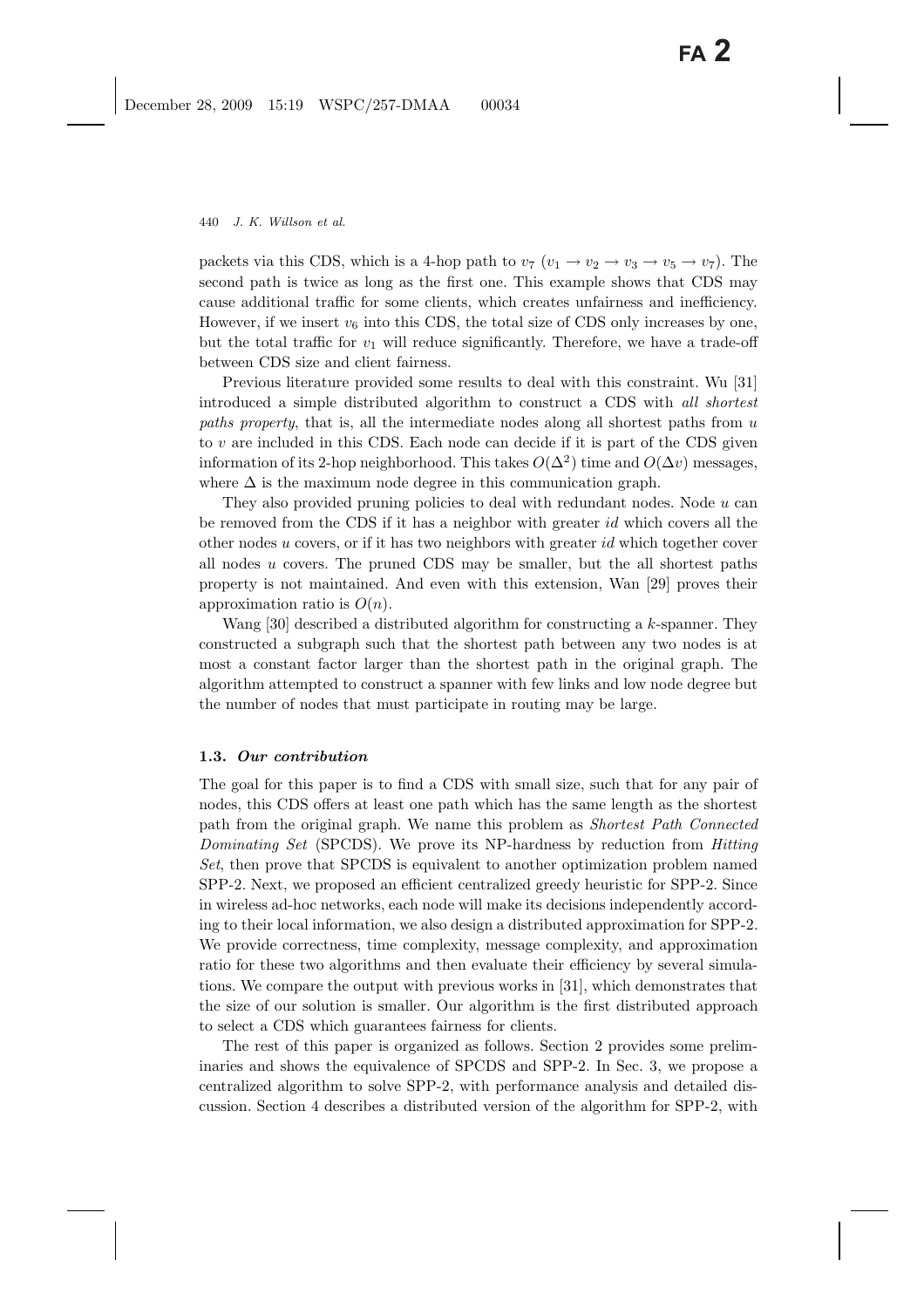the help of a coloring procedure. In this section we also analyze the correctness, time complexity, message complexity and approximation ratio for this algorithm. Section 5 provides several numerical experiments to evaluate our algorithm. We test our algorithm in different environments, and provide a comparison with optimal solutions in small scale networks, and another comparison with Wu's work [31] in large scale networks. Finally, Sec. 6 gives the conclusion and future work.

### **2. Preliminaries**

In this section, first we list several assumptions needed to model our problem, and then predigest this problem into an equivalent problem, with several related assumptions, concepts, and theorems.

## **2.1.** *Assumptions*

We have the following assumptions for our communication model:

- The topology is stable during a period of time.
- We consider an arbitrary undirected graph.
- The distributed system is asynchronous.
- The network is homogenous. (Or the graph does not have weight function.)
- There is no failure in the system (e.g. no crashes).

### **2.2.** *Problem predigestion*

We firstly define our problem named *shortest path connected dominating set* (SPCDS), which includes the following requirements.

**Definition 2.1 (SPCDS).** Given an undirected connected graph  $G(V, E)$  where V and E are the node and edge set of the graph, respectively. The *shortest path connected dominating set* (SPCDS) problem is to find a set  $S \subseteq V$  such that

- $(1)$  S is a dominating set;
- (2) the induced graph  $G[S]$  is connected;
- (3) S satisfies the shortest path property for any two nodes  $u, v$ , there is a shortest path from  $u$  to  $v$  all of whose intermediate nodes are in  $S$ .

Note that for one-hop paths, we will not consider the shortest path property (e.g. for a path  $(u, v)$ , S may not include both u and v), since nodes at each side can communicate directly.

We can see that SPCDS has three requirements. However, the first and second requirements are superfluous. From the following analysis, we prove that they can be removed so long as  $G$  is not a complete graph.

**Lemma 2.2.** *If the shortest path property holds for*  $S \subseteq V$ , and G *is not a complete graph*, *then*  $S \neq \emptyset$ *.*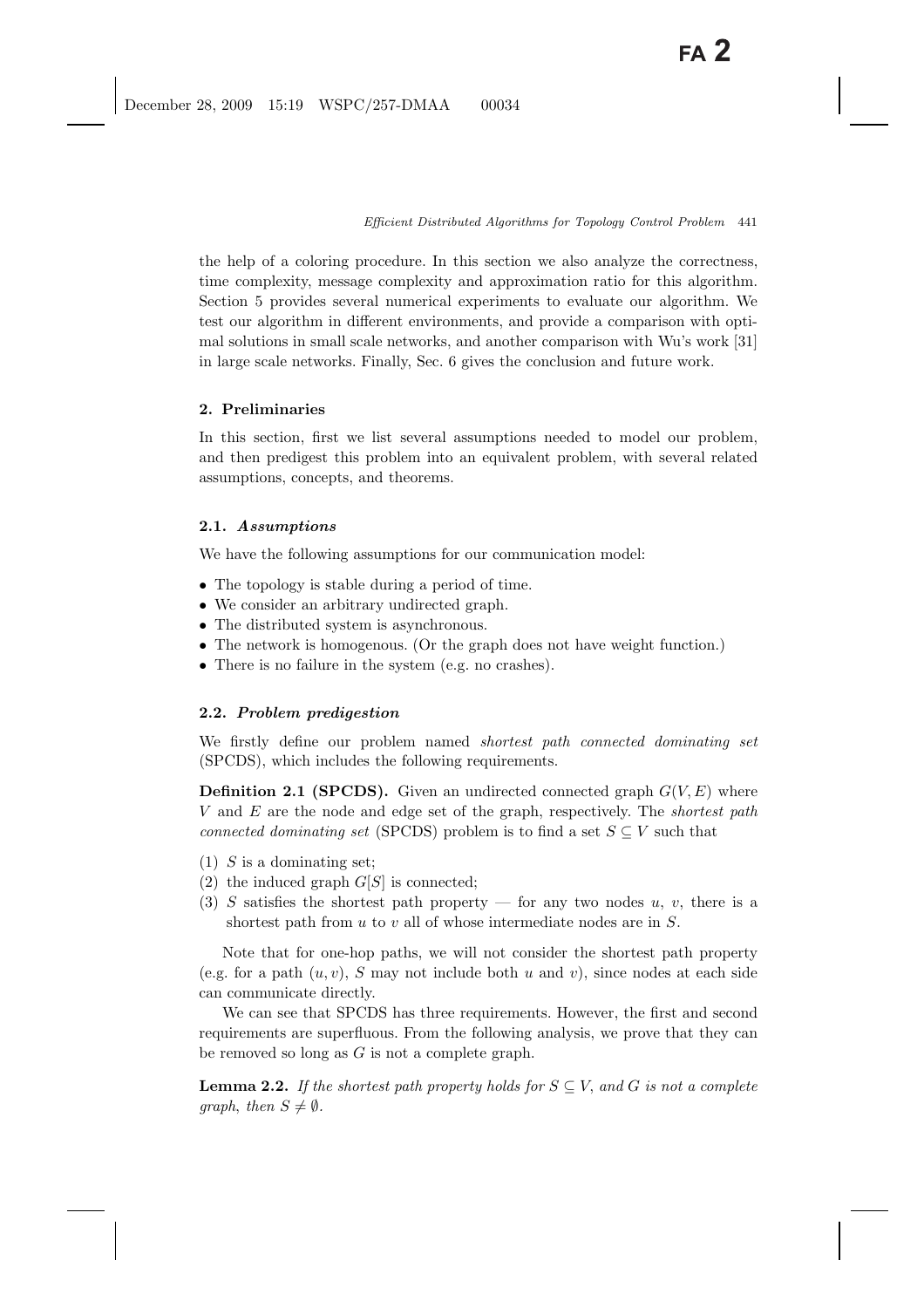**Proof.** If G is not a complete graph, then  $\exists u, v \in G$  such that u and v are not neighbors. By the shortest path property, S must contain the intermediate nodes of a shortest path from u to v. Thus  $S \neq \emptyset$ .  $\Box$ 

**Lemma 2.3.** If the shortest path property holds for  $S \subseteq V$ , and  $S \neq \emptyset$  then S is a *dominating set.*

**Proof.** We pick up any  $u \in V$ , and  $u \notin S$ .  $S \neq \emptyset$ , so there exists some  $v \in S$ . If u and v are neighbors, then u is dominated. If u and v are not neighbors, since G is connected, there is some shortest path from u to v in G. By the shortest path property, the intermediate nodes of at least one such shortest path are in G, denoted as  $P(u, v) = \{u, p_1, p_2, \ldots, p_t, v\}$ ,  $p_i \in S, \forall 1 \leq i \leq t$ . Then the first intermediate node  $p_1$  dominates u. Since any arbitrary node not in S is dominated,<br>S is a dominating set. S is a dominating set.

By Lemmas 2.2 and 2.3, S is dominating if the shortest path property holds. Thus we can delete condition (1) in Definition 2.1.

**Lemma 2.4.** *If the shortest path property holds for set* S, G[S] *is a connected graph.*

**Proof.** We must show  $\forall u, v \in S$ , there is a path from u to v using only nodes in S. Such a path is guaranteed by shortest path property. Thus  $G[S]$  is connected.  $\Box$ 

By Lemma 2.4, we can delete (2) in Definition 2.1. Then we get Theorem 2.5.

**Theorem 2.5.** *If* G *is not a complete graph and* S *satisfies the shortest path property* (*condition* 3), S *is a solution for* SPCDS*.*

Since we are aiming at distributed algorithms, next we prove that SPCDS problem is equivalent to another problem, named SPP-2.

**Definition 2.6 (SPP-***k*). Given a graph  $G = (V, E)$ , let  $P_S(u, v)$  denote the shortest path between nodes  $u$  and  $v$  using only intermediate nodes in  $S$ , where  $S \subseteq V$ .  $|P_S(u, v)|$  is the length of this shortest path. A node subset  $S \subseteq V$  has the shortest path property for length k (SPP-k) if  $\forall u, v \in V$  with  $|P_V(u, v)| \leq k$ , we have  $|P_S(u, v)| = |P_V(u, v)|$ . The SPP-k problem is to find a minimum  $S \subseteq V$  such that  $S$  satisfies the SPP- $k$  property.

Here  $SPP-k$  property is the shortest path property for paths of length k or less. It is easy to see that SPP-2 is a special case of SPP-k where  $k = 2$ . In SPP-2, we are aiming at selecting a smallest subset  $S \subseteq V$  such that  $|P_S(u, v)| = |P_V(u, v)|$ for every u, v with  $|P_V(u, v)| \leq 2$ , which means that u and v are connected by only one intermediate node.

**Theorem 2.7.** SPCDS *is equivalent to* SPP-2*.*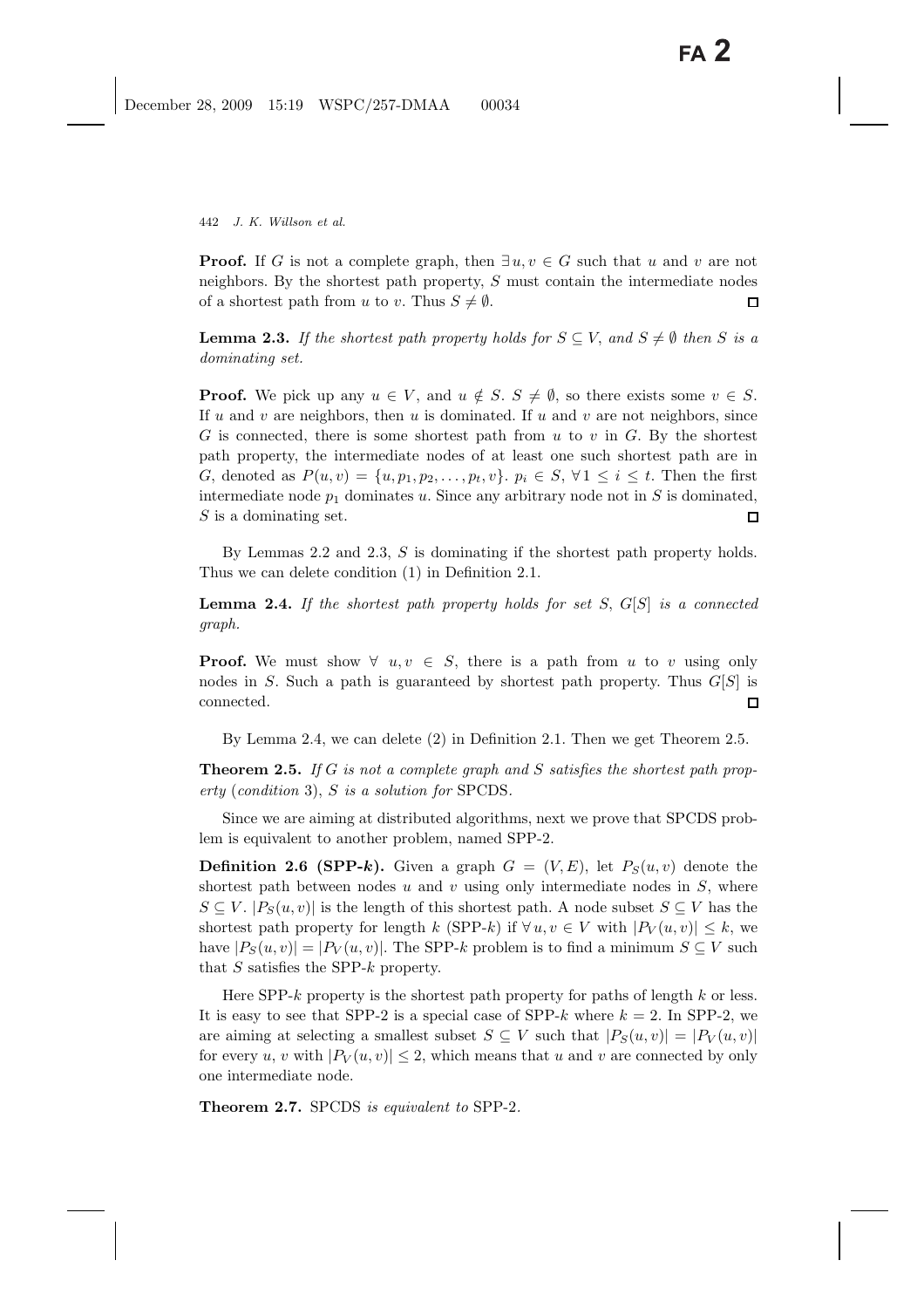**Proof.** We use induction to prove the equivalence. Let D denote the diameter of graph G. It is trivial if S satisfies  $SPP-D$ , S is a solution of SPCDS. Next, let's prove that if S satisfies SPP-2, then S satisfies SPP-k for any integer  $k > 2$ .

Assume for induction that SPP-n holds for  $S, n \geq 2$ . Pick up any node pair  $u, v \in V$  with  $|P_V(u, v)| = n + 1$ , then there is a path of length  $n + 1$  from u to v written as  $P_V(u, v) = \{u, p_1, p_2, \ldots, p_n, v\}$ . By the inductive hypothesis, there is a path of length *n* from u to  $p_n$ , with intermediate nodes  $x_1, x_2, \ldots, x_{n-1}$ ;  $x_i \in S$ ,  $∀1 ≤ i ≤ n - 1. Since x<sub>n-1</sub> and v are both neighbors to p<sub>n</sub>, there is a path of$ length 2 between them. Furthermore,  $x_{n-1}$  and v cannot be neighbors, otherwise there is a path of length  $n$  from  $u$  to  $v$ . By the inductive hypothesis, there is a path of length 2 between  $x_{n-1}$  and v with intermediate node  $x_n \in S$ . Therefore,  $x_1, x_2, \ldots, x_n$  are intermediate nodes in S along a path of length  $n + 1$  from u to v. So SPP- $(n + 1)$  holds. This construction is shown in Fig. 2. By induction, if SPP-2 holds, then SPP-k holds. Thus SPCDS problem is equivalent to SPP-2 problem.  $\Box$ 

#### **Theorem 2.8.** SPCDS *problem is* NP*-hard.*<sup>a</sup>

In the following sections, we will focus on algorithms for SPP-2, since its solution will fit the requirements of SPCDS.

## **3. A Greedy Algorithm for SPP-2**

#### **3.1.** *Algorithm description*

In this section, we will introduce a simple centralized greedy algorithm to solve SPP-2. The idea is that we first consider all nodes in  $V$  as the required nodes, then iteratively remove redundant nodes. The algorithm can be described in Algorithm 1.

To evaluate whether  $S-\{v\}$  satisfies SPP-2 in Line 6, we only need to check the neighbors of v, to see whether they can find a path through  $S-\{v\}$  with 2 hops.

#### **3.2.** *Performance analysis*

In this subsection, we will go over GSPP-2 in detail by analyzing the performance including correctness, time complexity, and approximation ratio.



Fig. 2. Proof for Theorem 2.7.

<sup>a</sup>We prove this theorem by a reduction from *Hitting Set*, which can be seen in Appendix.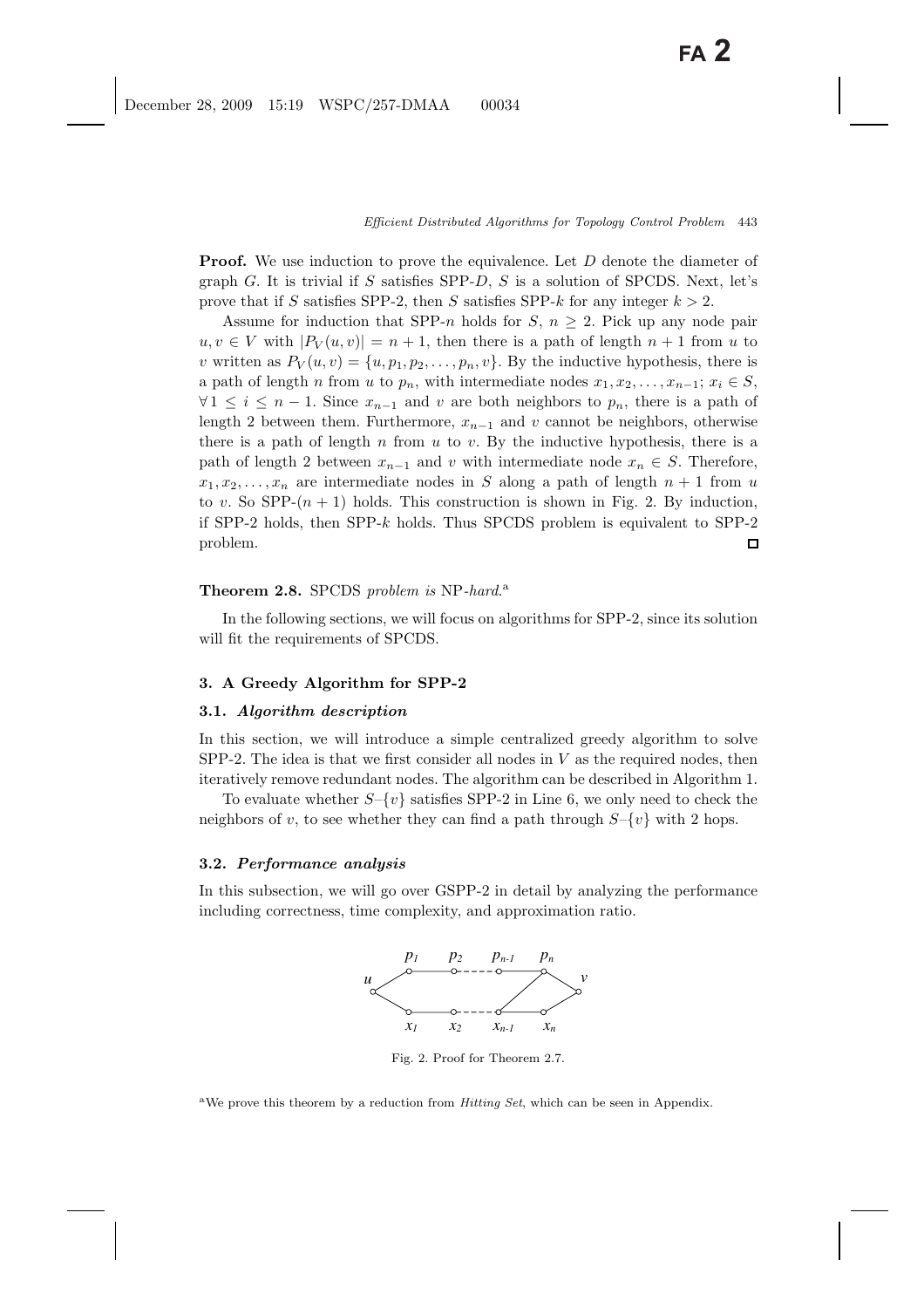**Algorithm 1** Selecting Node Set Satisfies SPP-2 (GSPP-2)

1: **Input:** an undirected connected network  $G(V, E)$ , where V and E are the node and edge set of the graph G, respectively. 2: **Output:** a node set  $S \subseteq V$  which satisfies SPP-2. 3: **Begin** 4:  $S \leftarrow V$ 5: **for all**  $v \in V$ 6: **if**  $S - \{v\}$  satisfies SPP-2 7:  $S \leftarrow S - \{v\}$ 8: **endif** 9: **endfor** Output S. 10: **End**

**Theorem 3.1.** GSPP-2 *selects a minimal node set satisfying* SPP-2*.*

**Proof.** First let us prove that the output S is feasible. Initially,  $S = V$ , so it must be feasible. It is a loop invariant that S remains feasible. Thus the output S is feasible. Next, we show that S is minimal. If not, then some  $v \in S$  can be removed, but then  $v$  would have been removed when it was encountered in the loop. Thus, Theorem 3.1 is true based on the selection procedure of GSPP-2.  $\Box$ 

**Theorem 3.2.** GSPP-2 *has time complexity*  $O(|V| \cdot \Delta^3)$ *, where*  $\Delta$  *is the maximum degree in* G*.*

**Proof.** For every node v in V, we need to check its 1-hop neighborhood  $N(v)$ , to see whether  $S-\{v\}$  provides equivalent shortest path for v's neighbors. This step requires at most  $O(\Delta^3)$  time (for each pair of v's neighbors, it needs  $O(\Delta)$  time to check a path, and there are at most  $\Delta^2$  pairs), and totally we need to check |V| nodes. Therefore the time complexity of GSPP-2 is  $O(|V| \cdot \Delta^3)$ .  $\Box$ 

**Theorem 3.3.** GSPP-2 *has approximation ratio*  $\Delta$ *.* 

**Proof.** Let  $G = (V, E)$  be an instance of SPCDS,  $S_{\text{opt}}$  be an arbitrary optimum solution,  $S_{\text{alg}}$  be an arbitrary minimal solution selected from our algorithm. We partition V into four sets as follows:

- B:  $S_{\text{opt}} \cap S_{\text{alg}}$  (nodes in both solutions)
- P:  $S_{\text{opt}}\backslash S_{\text{alg}}$  (nodes only in the optimum solution)
- $M: S_{\text{alg}}\backslash S_{\text{opt}}$  (nodes only in the minimal solution)
- N: all remaining elements of V (nodes in neither solution)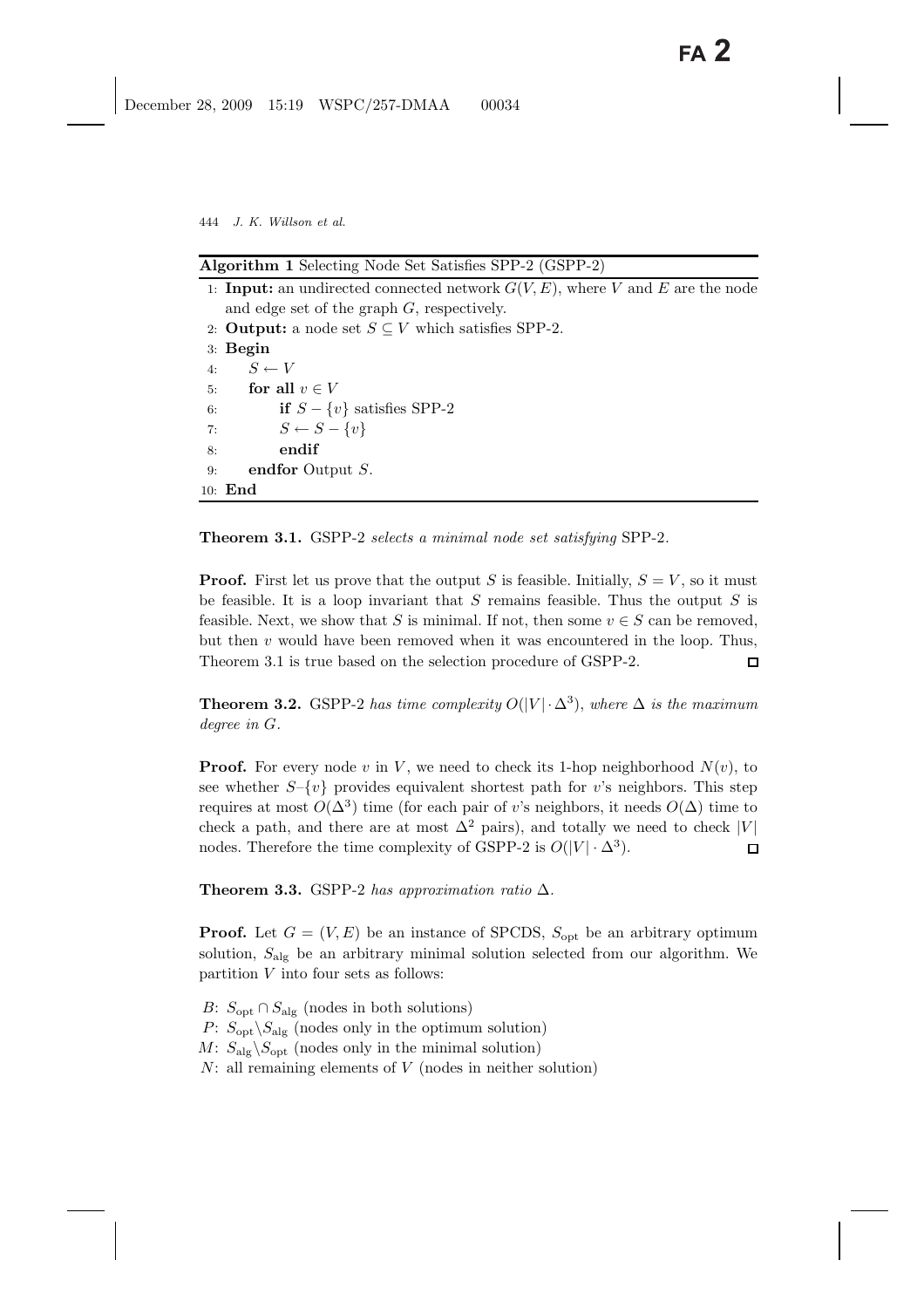If  $P = \emptyset$ , then by the minimality of  $S_{\text{alg}}$ ,  $S_{\text{alg}} = S_{\text{opt}}$ . Otherwise, let  $M_i$  be those nodes  $u \in M$  such that the closest node  $v \in P$  is i hops away. Then we will have:

(1)  $M_k = \emptyset$  for all  $k \geq 3$ .

Suppose for contradiction such a node u exists. By minimality of  $S_{\text{alg}}$ , there is some pair of nodes a and b such that  $u$  is their only common neighbor in  $S_{\text{alg}}$ , and hence  $B \cup M$ . Since  $u \in M$ , a and b share no common neighbor in B. Since  $u$  is at least three hops away from any node in  $P$ ,  $a$  and  $b$  share no common neighbor in P. So a and b have no common neighbor in  $S_{\text{opt}}$ , contradicting the feasibility of  $S_{\text{opt}}$ .

(2) If  $u \in M_2$  then u has a neighbor  $v \in B$ , and v has a neighbor  $w \in P$ .

Pick up any  $u \in M_2$ . Then there is a path of length 2 from u to some node  $w \in P$ , and u and w are not neighbors. By the feasibility of  $S_{\text{opt}}$ , u and w must share a common neighbor in B or P. Since  $u \in M_2$ , u has no neighbor in P. So u and w share a neighbor  $v \in B$ .

Since all nodes in  $M_2$  have a neighbor in B, and itself has a neighbor in  $P, |M_2| \leq$  $(\Delta - 1)|B|$ ; all nodes in  $M_1$  have a neighbor in  $P$ ,  $|M_1| \leq \Delta |P|$ . Thus,

$$
|S_{\rm alg}| = |B| + |M| = |B| + |M_1| + |M_2| \le |B| + \Delta |P| + (\Delta - 1)|B|
$$
  
=  $\Delta (|P| + |B|) = \Delta |S_{\rm opt}|,$ 

which implies that GSPP-2 is a  $\Delta$ -approximation.

#### **4. A Distributed Algorithm for SPP-2**

In this section, we discuss how to implement GSPP-2 in a distributed manner. Here two observations provide the basis of the distributed version, Algorithm 2.

The first observation is that when deciding whether  $S-\{v\}$  satisfies SPP-2, we do not need to know  $S$  in its entirety. Instead,  $v$ 's 2-hop neighborhood is sufficient. Removing  $v$  from  $S$  can only cause SPP-2 to fail if there is some path of length  $2$ with  $v$  as an intermediate node, and no other node in  $S$  fills that role. Any such path will appear in v's 1-hop neighborhood, and all alternate paths will show up in v's 2-hop neighborhood.

The second observation is that the nodes need not be tested strictly sequentially. For instance, if two nodes u and v share two common neighbors a and b, where a and b are not neighbors, then we say that u and v interfere with each other. One of the common neighbors of a and b must be in S to maintain SPP-2. However, if u and v do not interfere, their status in  $S$  can be decided simultaneously. That is, if  $S-\{u\}$  is safe, and  $S-\{v\}$  is safe, and u, v do not interfere, then  $S-\{u, v\}$  is safe. Any two interfering nodes will be separated by at most two hops. We say  $(V, \{(u, v)|u \text{ and } v \text{ interfere}\})$  is the *interference graph*. Figure 3 is a simple example of an interference graph. Figure 3(a) is the original topology for four nodes, and Fig. 3(b) is the interference graph.  $(u, v)$  exists in the interference graph because they neighbor both  $a$  and  $b$ , and  $a$  and  $b$  are not neighbors.

 $\Box$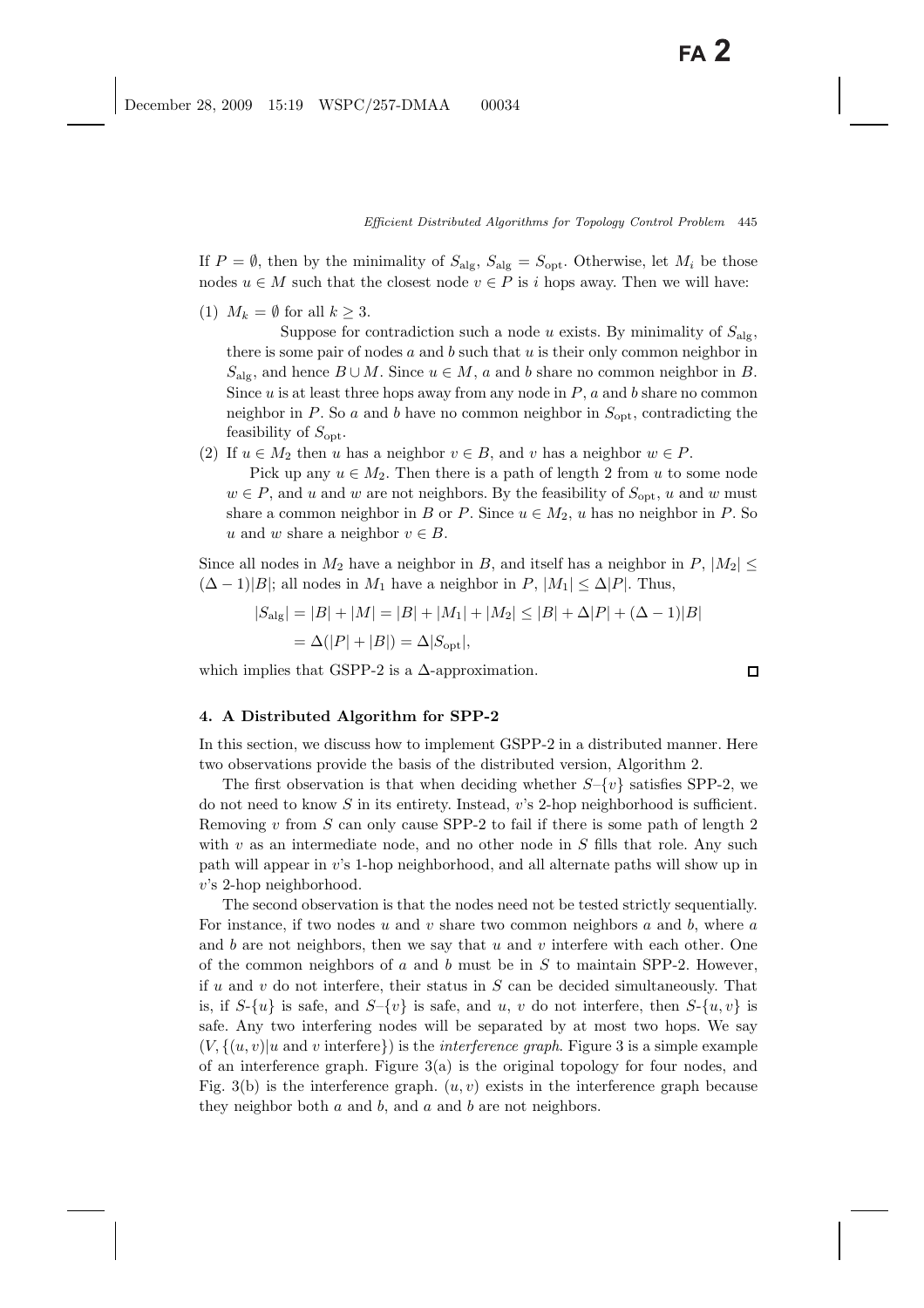

Fig. 3. An example interference graph.

#### **4.1.** *Algorithm description*

Based on two observations, the main idea of Algorithm 2 can be described as follows.

First, each node constructs its 2-hop neighborhood from the 1-hop neighborhoods of its neighbors. From this, it determines which nodes it interferes with. Second, every node v should decide whether  $S-\{v\}$  is feasible. The nodes do not have to do this step in a strict sequential order, but neither can they all execute it at once. So we are going to use coloring to schedule the execution of nodes. Any distributed graph coloring algorithm can be used to color the nodes of the interference graph. (Neighbors in the interference graph might not be neighbors in  $G$ , so an intermediate node may need to relay messages between interfering nodes.)

A simple distributed graph coloring algorithm is described in [19]. In each round, every uncolored node chooses a number from 0 to  $\Delta$ , the degree of the node. The node may not choose the color of any of its colored neighbors. If a node chooses a color not chosen by any of its neighbors that round, the node keeps it. Otherwise, the node remains uncolored.

Once a node and all its neighbors in the interference graph are assigned colors, the node waits for higher priority interference neighbors (as determined by the

| Algorithm 2 Distributed Selection for SPP-2 (DSPP-2)                                    |
|-----------------------------------------------------------------------------------------|
| 1: <b>Input:</b> an undirected connected network $G(V, E)$ , where V and E are the node |
| and edge set of the graph $G$ , respectively.                                           |
| 2. <b>Output:</b> A node set $S \subseteq V$ satisfying SPP-2.                          |

- 3: **Begin**
- 4: Send 1-hop neighborhood information to all neighbors.
- 5: Wait to receive 1-hop neighborhood information from all neighbors.
- 6: Calculate neighbors in the interference graph.
- 7: Color the interference graph.
- 8: Wait for decisions from all interference neighbors with higher priority.
- 9: If v not being in the set is consistent with higher priority neighbor decisions and SPP-2, then  $v$  decides itself not to be part of the set; else  $v$  decides itself to be part of the set.
- 10: Send decision to all interference neighbors with lower priority.
- 11: **End**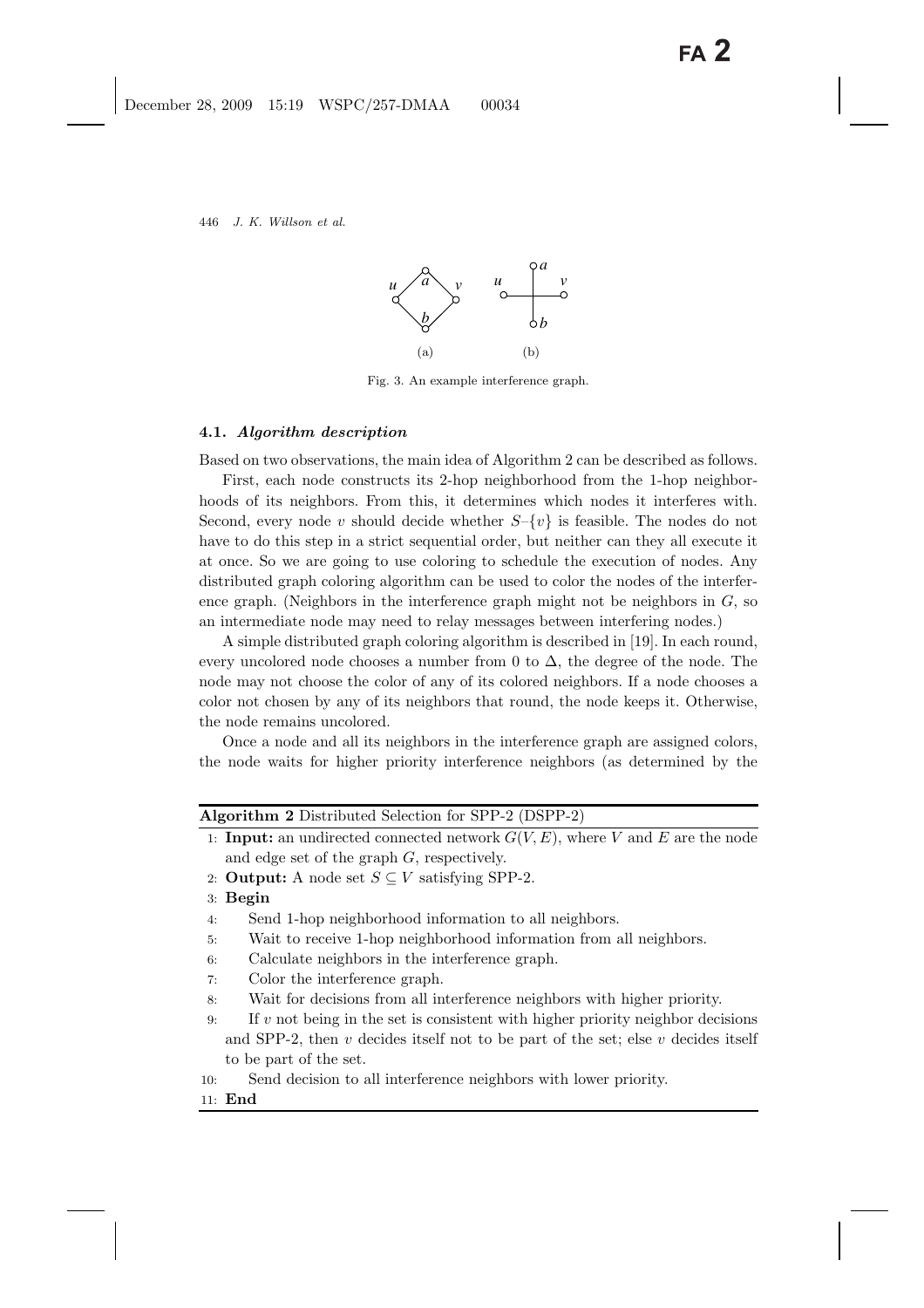coloring). Once those nodes have decided whether to be in or out of  $S$ , the node makes its own decision. Say, it checks if it has a pair of neighbors  $a$  and  $b$ ,  $a$  and  $b$  not themselves neighbors, and all other common neighbors of  $a$  and  $b$  are nodes which have decided not to be in S. If so, the node decides to be in S. Otherwise, it decides not to be in S. It then informs its lower priority interference neighbors of its decision. Algorithm 2 shows the details. Each node  $v$  will run a copy.

The result set includes all nodes which decide themselves to be part of the set.

#### **4.2.** *One scenario for DSPP-2*

In this subsection, we show one possible running scenario for DSPP-2. Figure 4 is an example for such a run. The left figure is the original topology of graph  $G$ , including 12 nodes and 17 edges. The right figure is the induced interference graph for  $G$ , we name it as  $G'$  (This is calculated from Line 4 to Line 6 in DSPP-2).

Next, we will run the coloring algorithm and get one potential result for  $G'$ . Figure 5 illustrates the process of the coloring step. The left figure is the potential color numbers for each node, which is correlated to the node degree. For instance,  $[0-2]$  in Fig. 5(a) means that this node can choose its color from  $\{0, 1, 2\}$ . Next, after running the coloring algorithm, we can have one possible coloring result as shown in Fig. 5(b). Here we choose color number from 0 to 3, and these numbers denote different colors: 0 is blue, 1 is yellow, 2 is red and 3 is black (This step is described in Line 7 in DSPP-2). Let 0 be the highest priority, and 3 the lowest.



Fig. 4. Scenario for DSPP-2: (a) Topology; (b) Interference graph.



Fig. 5. (Color online) (a) Color selection range; (b) Potential color selection.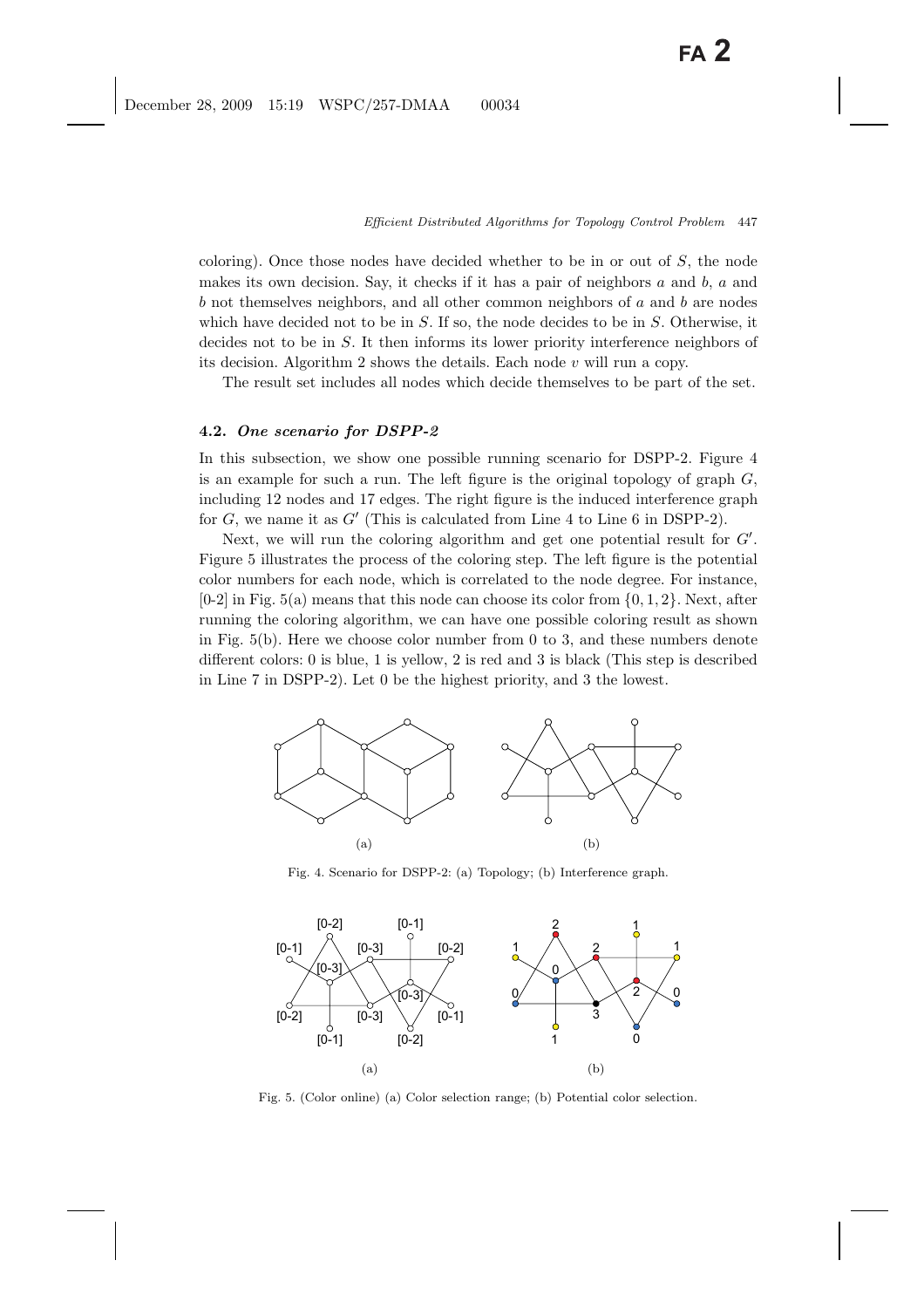

Fig. 6. (Color online) (a) Decision for blue nodes; (b) decision for yellow nodes; (c) decision for red nodes; (d) decision for black nodes.

After the coloring process, we have the priority order for each node. Then they can decide whether they belong to target set S independently according to priorities. Figure 6 shows the results for each priority. Figure 6(a) illustrates decision process for nodes with priority 0 (blue color); after all blue nodes make their decision, nodes with priority 1 (yellow color) will make decisions (shown in Fig.  $6(b)$ ); next, nodes with priority 2 and 3 will run this algorithm in turn (shown in Figs.  $6(c)$  and  $6(d)$ ). Finally, all "checked" nodes will be selected in  $S$  as our final result. This process is described from Line 8 to 10. Note that DSPP-2 is asynchronous, so node  $v$  can start its run when all its neighbors with higher priority have made their decision, regardless of whether nodes with higher priority elsewhere have finished.

### **4.3.** *Performance analysis*

In this subsection, we discuss the performance of DSPP-2, including correctness, time complexity, message complexity and approximation ratio. Let  $n = |V|$ ,  $m =$  $|E|, \Delta = \text{maximum degree of } G$ . In the following, we assume message sizes of at most  $O(\lg n)$  to make the time complexity and message complexity discussion meaningful (it means that node identifier takes space  $O(\lg n)$ ).

**Theorem 4.1.** DSPP-2 *has expected time complexity*  $O(\Delta \lg n + \Delta^3)$  *and message complexity*  $O(m\Delta \lg n)$ *.* 

**Proof.** We can divide DSPP-2 into three parts and analyze the time complexity and message complexity separately for each part.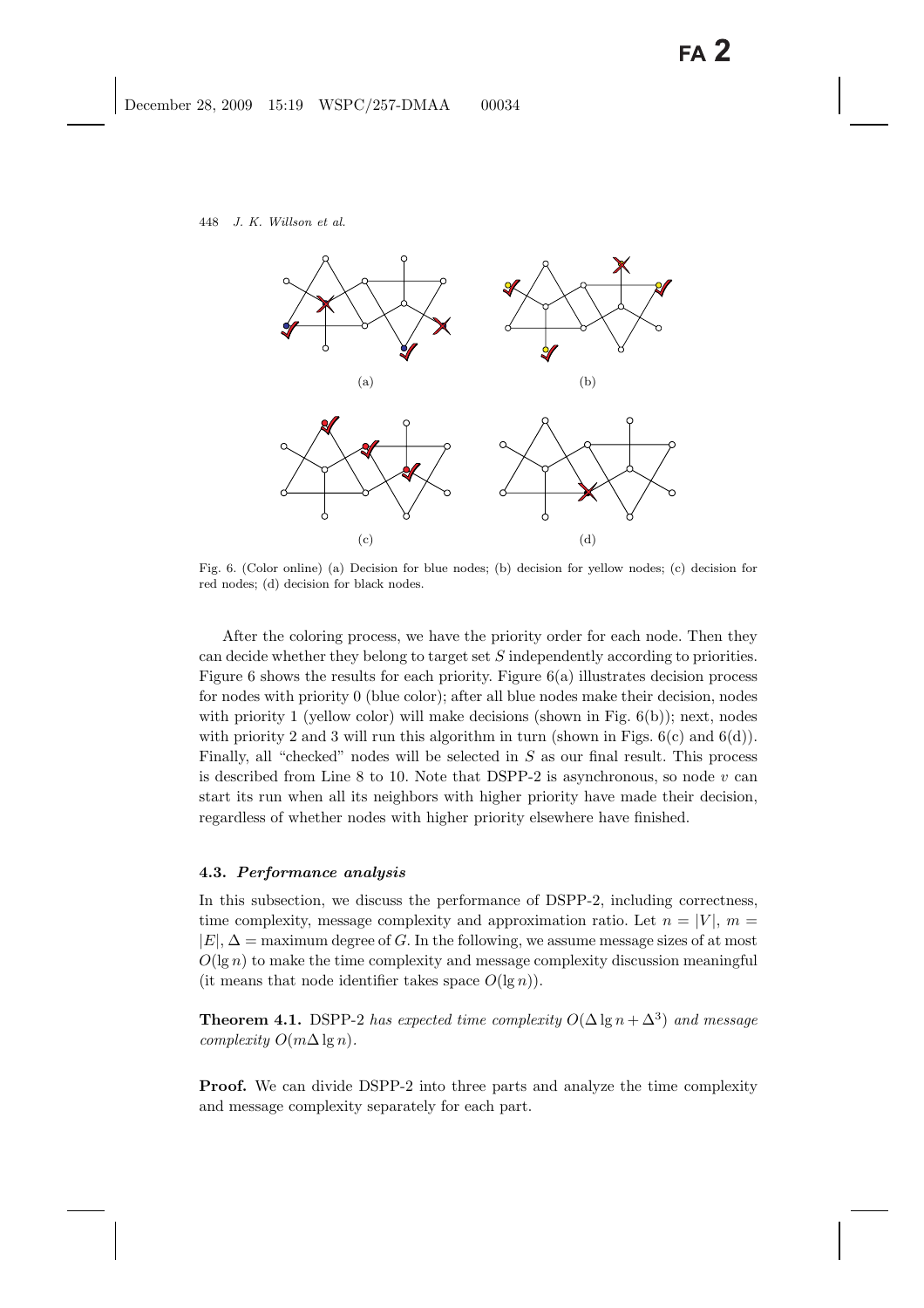**Part 1:** Part 1 is Lines 4 to 6 in DSPP-2, which describe how to gather 2-hop neighborhood information and calculate the interference graph. It takes  $O(\Delta)$  time and  $O(m\Delta)$  messages. For any two neighboring nodes u and v, u will send to v one message for each of its other neighbors (at most  $\Delta - 1$ ).

**Part 2:** In Line 7 DSPP-2 colors the interference graph. In this step, we run the coloring algorithm in [19] on the interference graph induced from Part 1 (not  $G$ ), so we must simulate it.

Simulating a round of the coloring algorithm takes two steps. In the first step, messages between immediate neighbors in  $G$  are sent, as well as the first hop of messages between 2-hop neighbors in  $G$ . In the second step, the second hop is sent. Given u and v, u will send at most  $\Delta$  messages to v in step 1. One intended for v itself, and one to be relayed to each of v's other neighbors. In step 2,  $u$  will send v at most  $\Delta - 1$  messages, relaying one message from each of u's other neighbors. So we increase the time complexity of the coloring algorithm at most by a factor of  $\Delta$ .

The algorithm in [19] terminates in  $O(\lg n)$  time with high probability. It assigns at most  $\Delta' + 1$  colors, where  $\Delta'$  is the maximum degree of the interference graph. So our simulation terminates in  $O(\Delta \lg n)$  time with high probability. Trivially, it uses  $O(m\Delta \lg n)$  messages with high probability.

**Part 3:** Lines 8 to 10 in DSPP-2 state Part 3. Since interfering nodes are at most two hops apart, the maximum degree of the interference graph  $(\Delta')$  is no more than the largest 2-hop neighborhood. That, in turn, is bounded by  $\Delta^2$ . So at most  $\Delta^2 + 1$ colors are assigned to the nodes. Once all nodes are colored, nodes with color 0 will make the decision to be in or out of  $S$ . Similarly to the relaying strategy when simulating the coloring algorithm, these decisions will be reported to interference neighbors within  $O(\Delta)$  time. Successive colors will be resolved with the same time bounds. There are at most  $\Delta^2 + 1$  colors, so this stage of the algorithm takes  $O(\Delta^3)$ time. There are  $O(m\Delta)$  edges in the interference graph. We send one decision message along each edge of the interference graph, and each such message is simulated with at most two messages. So this stage uses  $O(m\Delta)$  messages.

Therefore, DSPP-2 has expected time complexity  $O(\Delta \lg n + \Delta^3)$  and expected message complexity  $O(m\Delta \lg n)$ .  $\Box$ 

#### **Theorem 4.2.** DSPP-2 *selects a minimal node set satisfying* SPP-2*.*

**Proof.** To prove the correctness of DSPP-2, we want to show that the output of DSPP-2 is a potential output of the centralized greedy algorithm GSPP-2.

Suppose we run DSPP-2. In Part 2 we choose a coloring. Then consider a run of GSPP-2, in which nodes are ordered consistent with the coloring we chose in Part 2. We order the nodes as  $\{v_1, v_2, \ldots, v_t\}$ . We want to argue that the outputs of these two algorithms are the same. Now we use induction to prove  $v_i$  the statement.

Assume for induction, the nodes in queue before  $v_i$  all make the same decision in GSPP-2 and DSPP-2. Now we prove that  $v_i$  makes the same decision in GSPP-2 and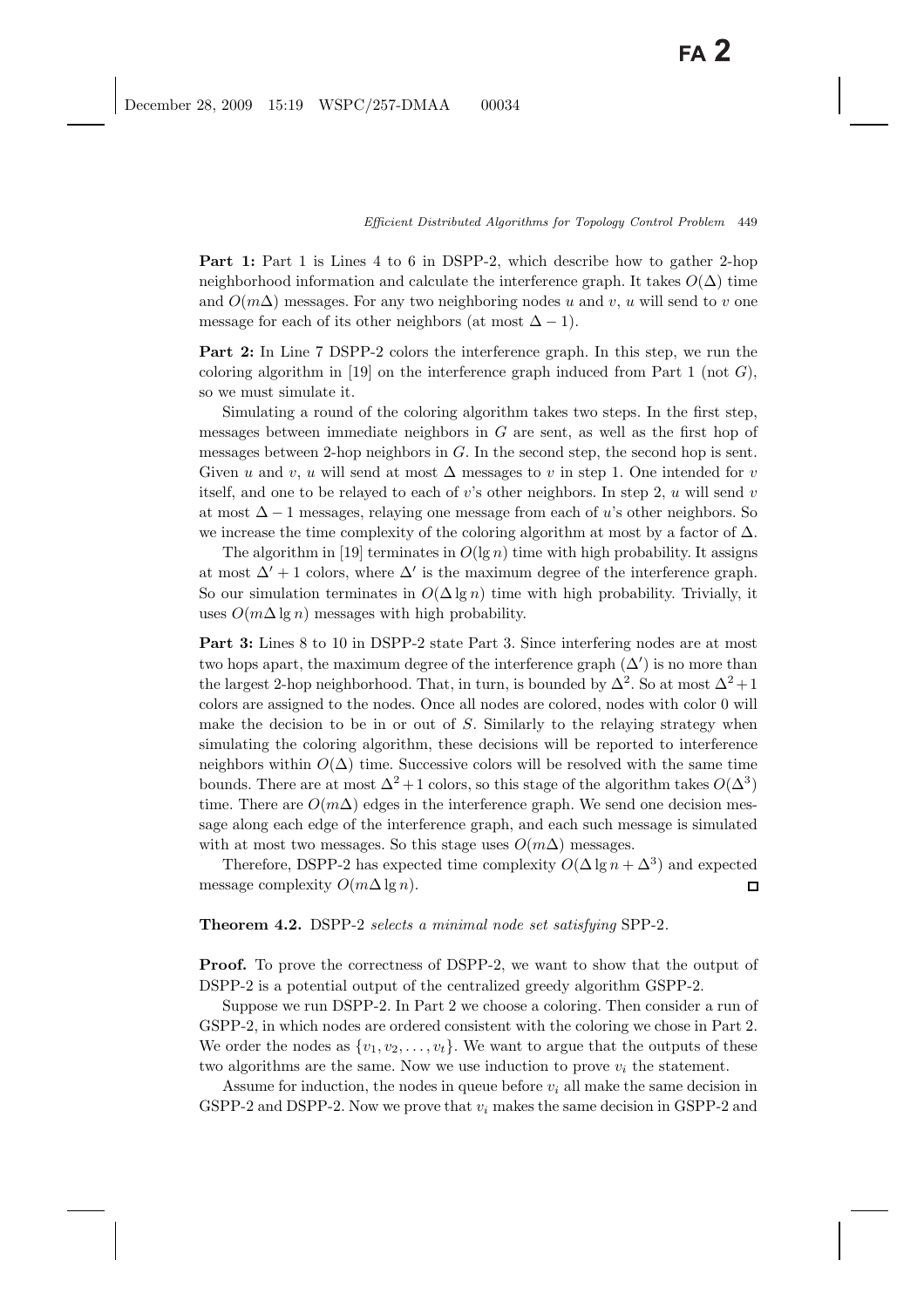DSPP-2. Consider the interference neighbors of  $v_i$ . From coloring procedure, each interference neighbor has either higher or lower priority than v*i*. By the ordering of nodes, neighbors with higher priority have smaller subscript than  $v_i$ . Therefore, by inductive hypothesis, these neighbors make the same decision.

We can separate these neighbors into two sets, one includes all neighbors which decide themselves in the SPP-2 set (named as  $N_{\text{in}}$ ), while the other includes neighbors which decide themselves not in the SPP-2 set (named as  $N_{\text{out}}$ ). Similarly, neighbors with lower priority have greater subscript than v*i*. We consider them as the third set  $(N_{\text{un}})$ . Let  $S_G$  be the value of S in GSPP-2 before we consider  $v_i$ .  $N_{\text{in}}$  ⊆  $S_G$  by inductive hypothesis. Similarly,  $N_{\text{out}} \cap S_G = \emptyset$ . Now we prove that  $N_{\text{un}} \subseteq S_G$ . That is true because neighbors with lower priority have not decided yet, so they must be in  $S_G$ . We can conclude that  $v_i$  will make the same decision in GSPP-2 and DSPP-2.  $\Box$ 

According to Theorem 4.2, we can see that DSPP-2 has approximation ratio  $\Delta$ .

#### **5. Performance Evaluation**

To measure the effectiveness of our distributed algorithm for SPP-2 (DSPP-2), we simulate DSPP-2 on several randomly generated connected topologies. Simulation results show that DSPP-2 not only produces good results, which are very close to the optimal solution in the small scale networks, but also achieves better performance than Wu's algorithms [31] (even his improved algorithm) in large scale networks.

#### **5.1.** *Simulation environment*

As mentioned above, we simulated DSPP-2 on randomly generated connected topologies. To evaluate DSPP-2 with different node densities (which represents the size of our network), we simulate this algorithm on topologies with different numbers of nodes in a square region of  $100 \times 100$  m<sup>2</sup>. We first deploy nodes in the area randomly with uniform distribution. Then if the distance between two nodes is less than the maximum transmission range, we generate the edge between them. We need to check the connectivity after deployment. Since we consider connected dominating set, we should guarantee that the topology we generate is connected. If the result is not connected, we drop this topology and redo the deployment until we get a feasible topology.

Figure 7 shows some typical topologies for our simulation. It exhibits four topologies with different N and R values in this square region. Here  $N$  is the number of nodes in one topology, and R is the maximum transmission range. Figures  $7(a)$  and  $7(b)$  are examples of small scale networks, while Figs.  $7(c)$  and  $7(d)$  are examples of large scale networks. It is easy to see that when  $R$  and  $N$  increase, it is much easier to form a connected topology for our simulation.

To show the effectiveness of DSPP-2, we compare our results with Wu's algorithm in [31] and its improved version. For simplicity, we name the original Wu's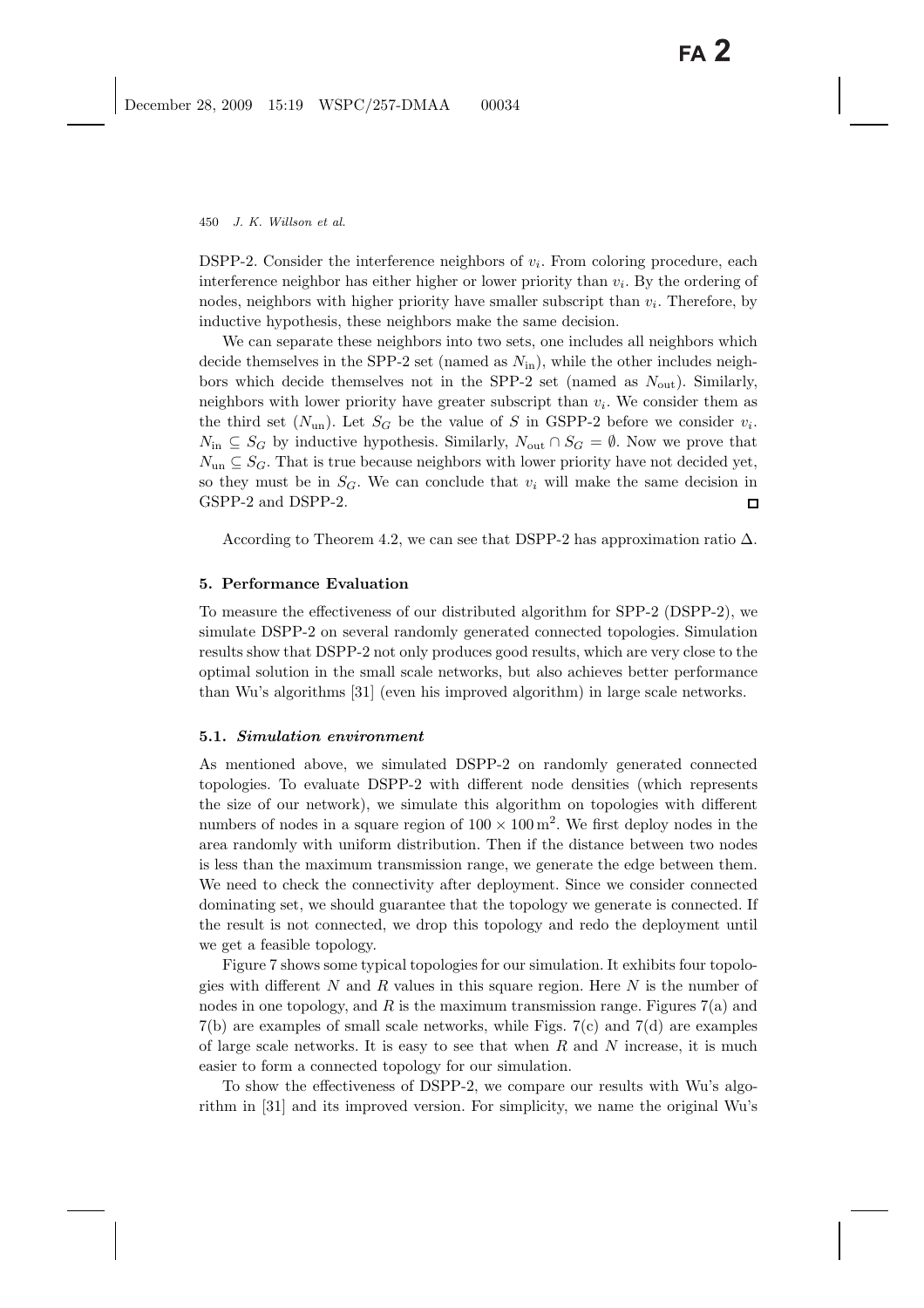

Fig. 7. Topology examples for simulations: (a)  $N = 30$ ,  $R = 10$ ; (b)  $N = 30$ ,  $R = 20$ ; (c)  $N = 100$ ,  $R = 15$ ; (d)  $N = 100$ ,  $R = 30$ .

algorithm as Wu-Sim algorithm, and Wu's algorithm with the two rules improvement as Wu-Imp algorithm. All experimental results in this section are the averages of one thousand runs with the same N and R.

#### **5.2.** *Verification of DSPP-2*

In this subsection, we compare the results of optimal solution for shortest path connected dominating set (SPCDS) to the results produced by DSPP-2, Wu-Sim, and Wu-Imp algorithms. Since the SPCDS problem is NP-hard, we only check the optimal solution for small scale network topologies. We vary the total number of nodes N from 10 to 30 and the maximum transmission range R from 5 to 20. We randomly generate the topologies based on these two parameters, and calculate results on these topologies.

Table 1 shows the results for small scale networks. It shows the CDS size obtained by the optimal solution and the other three algorithms. From the optimal results, we find that when N increases, the optimal CDS size increases as well because we need more nodes in the set to guarantee that between any pair of nodes, there is a shortest path in the dominating set. On the other hand, when we fix  $N$  and increase R, the optimal CDS size decreases a little. The reason behind this is that

- $(1)$  With fixed node locations, increasing R will increase the number of edges, and a more strongly connected graph can be covered more cheaply. This explains when  $R$  increases, the optimal size decreases;
- (2) With small transmission range, some topologies will not connected, and thus discarded by our topology generation procedure. The same topologies with a larger transmission range will be connected, and such type of topologies will require a large CDS. Such CDSs will make the average result larger. This is why the optimal size decreases only a little when  $R$  increases.

From Table 1, first of all, we can find that the output of DSPP-2 is closer to the optimal solution than Wu-Sim or Wu-Imp. We find that on average, the output of DSPP-2 is 0.01% larger than the optimal CDS, while the output of Wu-Imp is around 30% larger than the optimal solution and Wu-Sim gets about twice the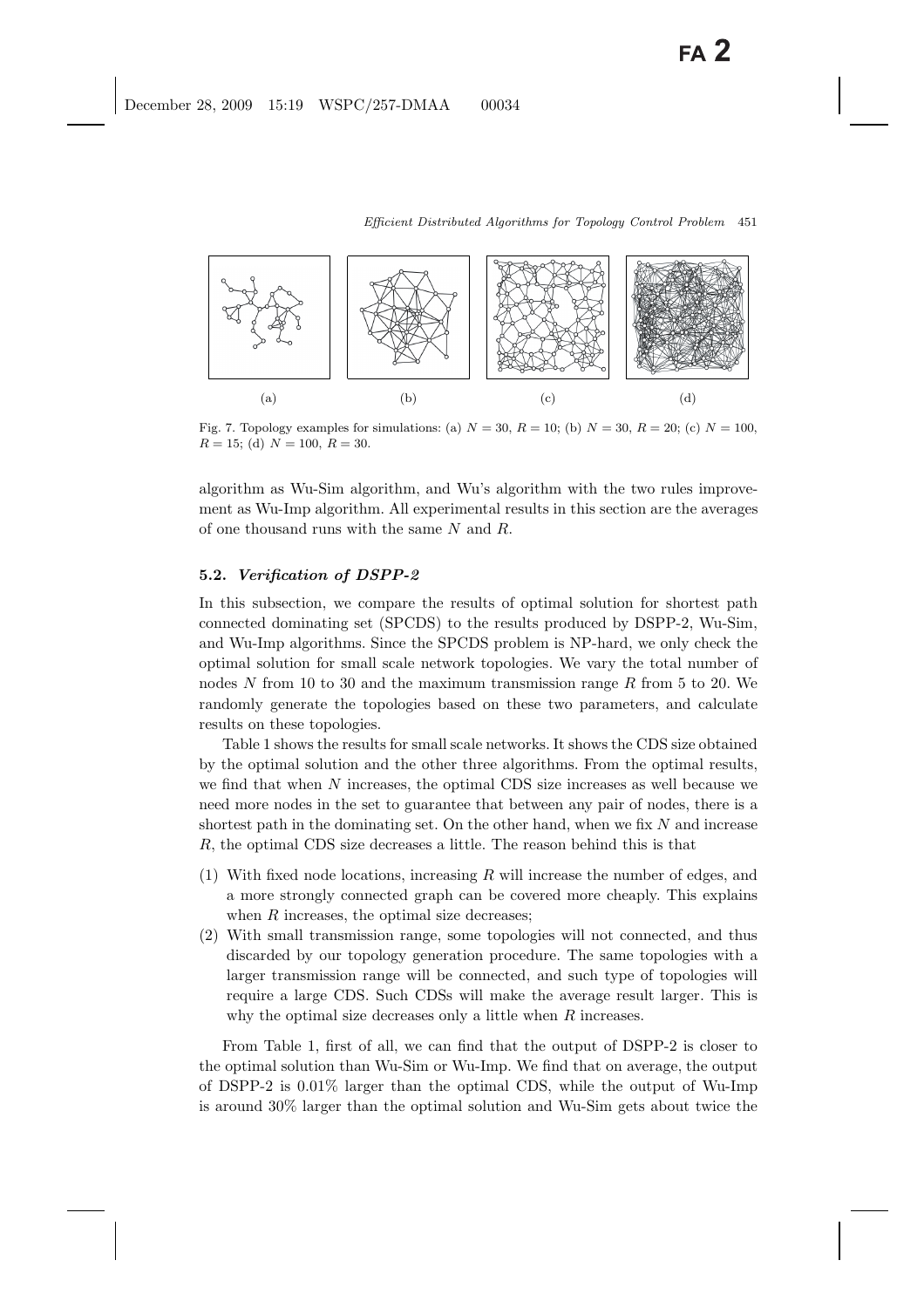|    |    | CDS size |       |                           |       |    |                 | CDS size |       |                       |       |
|----|----|----------|-------|---------------------------|-------|----|-----------------|----------|-------|-----------------------|-------|
| N  | R  | Wu-Sim   |       | Wu-Imp DSPP-2 Optimal $N$ |       |    | $R_{\parallel}$ | Wu-Sim   |       | Wu-Imp DSPP-2 Optimal |       |
| 10 | 5  | 6.59     | 4.85  | 3.72                      | 3.71  | 10 | -15             | 6.42     | 4.53  | 3.48                  | 3.46  |
| 15 | 5  | 10.44    | 8.19  | 6.29                      | 6.29  | 15 | -15             | 11.03    | 8.01  | 5.88                  | 5.88  |
| 20 | 5  | 15.32    | 11.86 | 8.88                      | 8.87  | 20 | -15             | 15.57    | 11.43 | 8.46                  | 8.41  |
| 25 | 5  | 19.97    | 15.26 | 11.3                      | 11.28 | 25 | -15             | 19.86    | 14.99 | 11.35                 | 11.33 |
| 30 | 5  | 24.96    | 19.13 | 14.51                     | 14.47 | 30 | -15             | 24.69    | 18.15 | 13.49                 | 13.45 |
| 10 | 10 | 6.7      | 4.85  | 3.78                      | 3.77  | 10 | 20              | 6.49     | 4.63  | 3.45                  | 3.44  |
| 15 | 10 | 10.95    | 8.29  | 6.14                      | 6.12  | 15 | 20              | 10.97    | 7.19  | 5.71                  | 5.66  |
| 20 | 10 | 15.51    | 11.52 | 8.69                      | 8.63  | 20 | 20              | 15.89    | 11.06 | 7.99                  | 7.97  |
| 25 | 10 | 20.04    | 15.06 | 11.07                     | 11.06 | 25 | 20              | 20.68    | 14.82 | 10.76                 | 10.7  |
| 30 | 10 | 24.82    | 18.9  | 14.27                     | 14.21 | 30 | 20              | 25.11    | 18.47 | 13.69                 | 13.63 |

Table 1. Comparison among Wu, DSPP-2, and optimal solution.

number of nodes as the size of the optimal solution. Secondly, our two observations in the previous paragraph apply to Wu-Imp and DSPP-2 as well. However, when we keep  $N$  fixed and increase  $R$ , Wu-Sim does not show the same trend compared with the optimal solution. Therefore, DSPP-2 achieves results very close to the optimal solution, much better than the other two heuristic algorithms.

### **5.3.** *CDS size*

In this subsection, we check one of the most important parameters for the algorithm, the CDS size. We vary the experimental setup from small scale topologies to large scale topologies. The number of nodes in the CDS determines the number of wireless devices which participate in the routing process, maintain routing tables, and exchange packets, which costs a large amount of energy. Thus this parameter is crucial for network performance. We choose  $N$  from 10 to 100 and we test four different maximum transmission ranges  $R: 15, 20, 25,$  and 30.

Figure 8 shows the results obtained by DSPP-2 as well as Wu-Sim and Wu-Imp. The CDS ratio is defined as the CDS size divided by the total number of nodes N. Next, we discuss several observations from these results.

**Performance of our heuristic:** Figure 8 shows that our DSPP-2 always achieves the lowest CDS ratio among these three algorithms. It means that fewer nodes will maintain the routing table when using our algorithm. More specifically, from the figures, we find that Wu-Sim always selects 65%–98% of the total nodes for the CDS. In other words, almost every node maintains the routing table. Wu-Imp achieves better solutions, in which about 45% of the nodes will be selected for the CDS when N is small, while around  $70\%$  of the nodes will be selected when N is large. Our DSPP-2 always gets the best results, and less than 50% of the nodes will be selected for the CDS even when the topology is large.

**Trend discussion:** All three algorithms show the same trend, as we discussed in Sec. 5.2. In detail, the CDS size increases when  $N$  increases. On the other hand,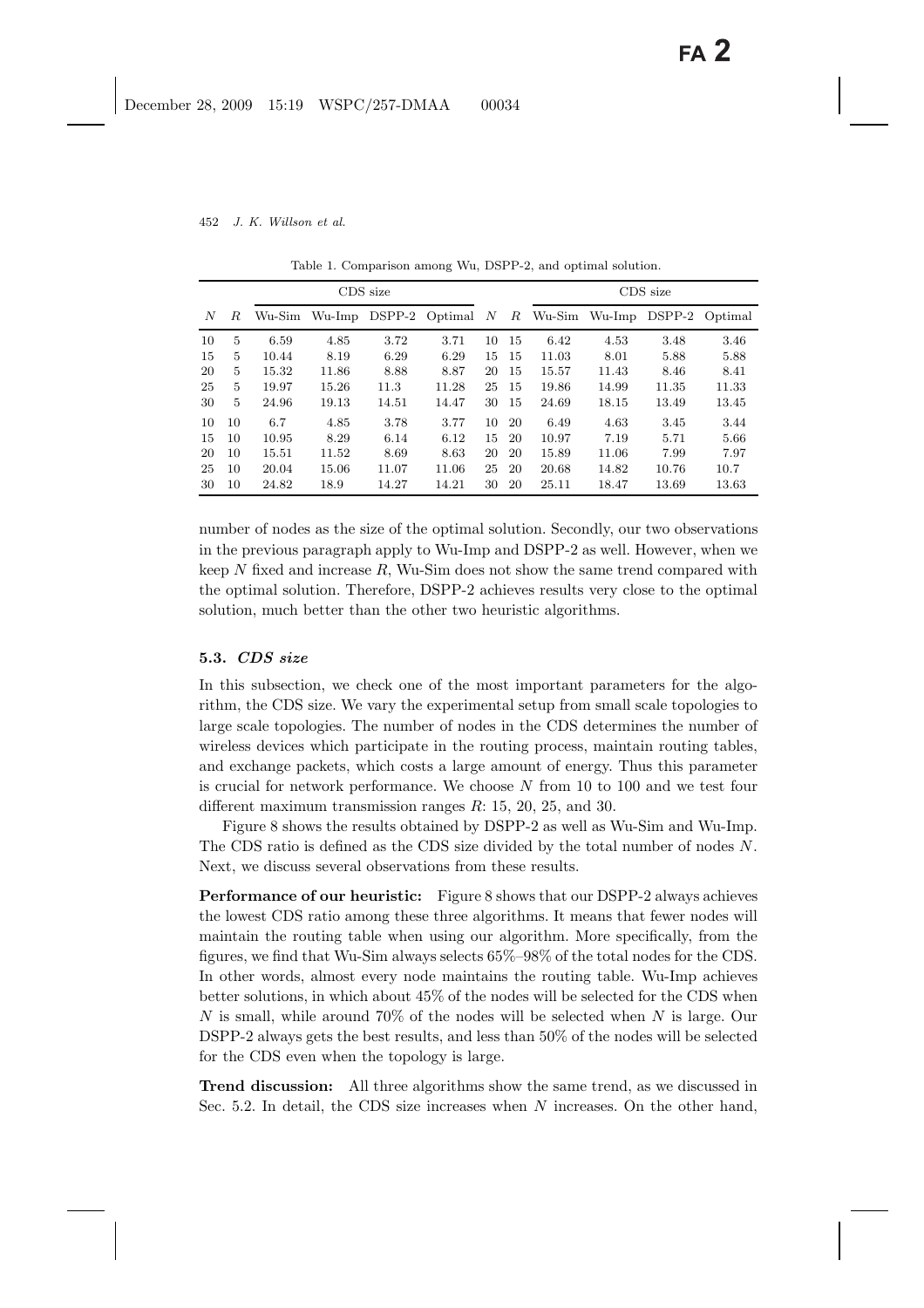

Fig. 8. (Color online) CDS size ratio versus number of nodes *N*.

when we keep N fixed, Wu-Imp and DSPP-2 show a slightly decreased CDS size as R increases, with the same reason as we discussed before. However, Wu-Sim exhibits an opposite trend, pushing more nodes into the CDS as R increases.

**Explanation on trend variation:** From Fig. 8, we can see that the CDS size ratio increases rapidly when  $N$  grows from 5 to 40. It still increases when  $N$  becomes larger, but becomes nearly constant. We can explain this trend as follows: when N is small, we do not have many choices to keep the topology connected. It is more likely that we will generate a graph with simple topology, where node pairs may have unique long shortest paths. Based on this, small size topologies will achieve small size CDS. When N increases, the topology becomes complicated, which means that each node has higher probability to be the intermediate node of some shortest paths. Thus the CDS size ratio increases rapidly. However, the increasing trend will slow down when  $N$  is sufficiently large. The reason is that when  $N$  increases, the topology has more chance to become a mesh, which allow diverse shortest paths between different node pairs. Thus each pair of nodes has more choices to connect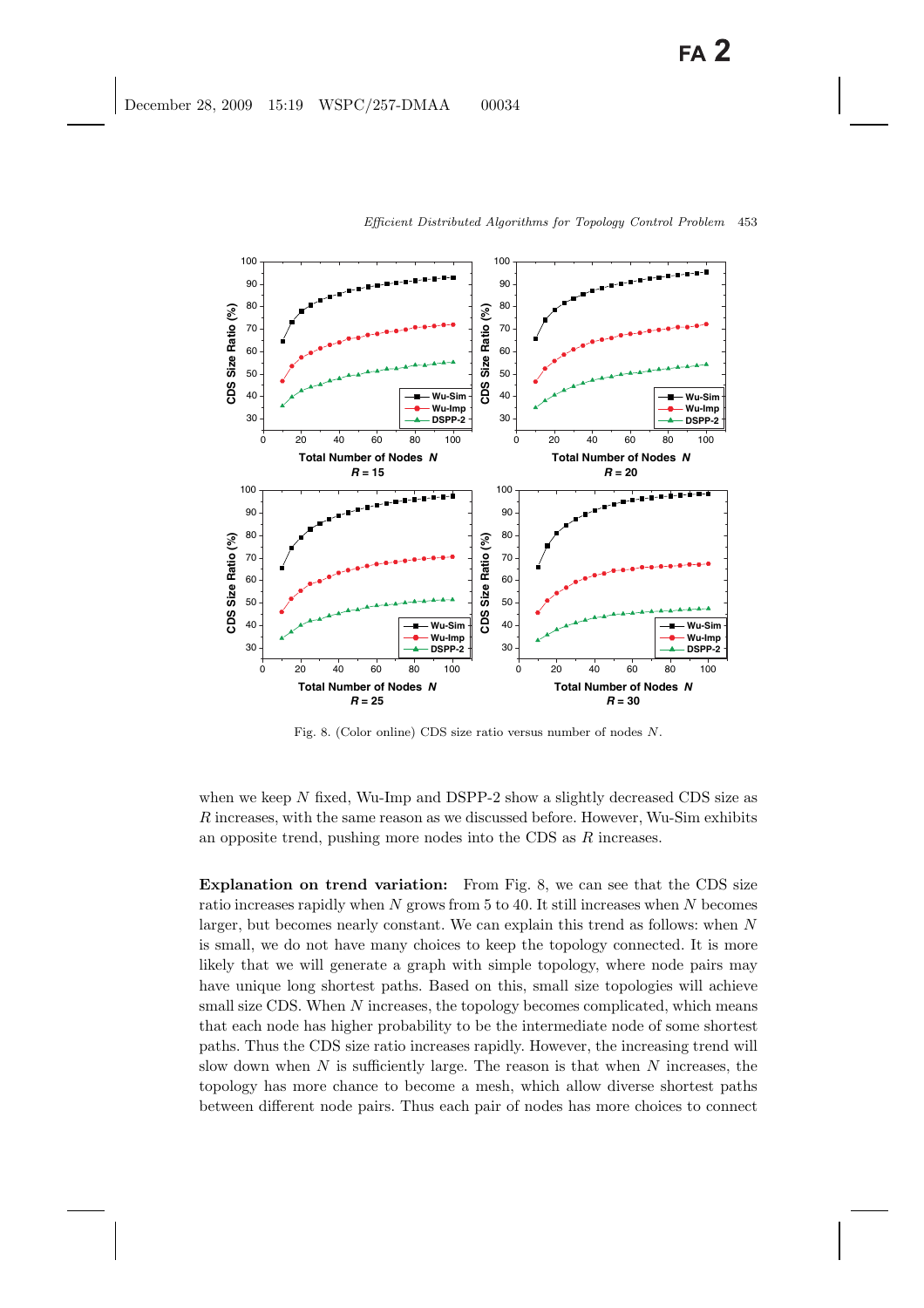with each other, and we do not need to insert all of these possibilities into our CDS size. Therefore, the CDS ratio almost keeps constant.

Finally, from the results, we can get the following conclusion: the total number of nodes  $N$  has greater effect on the CDS size than  $R$  does, which means that we can use a little bit smaller maximum transmission range (e.g.  $R = 25$ ) and apply our DSPP-2 algorithm to achieve a good CDS size as well as save the power for the nodes in CDS.

#### **5.4.** *Diameter, Average Hop Count and Average Hop Distance*

In wireless networks, the key measurement to evaluate the system performance is energy consumption. A good topology control strategy can extend system lifetime and make it energy-efficient. In this subsection, we test another three main parameters which directly affect the power consumption in wireless networks: *Diameter* (DIA), *Average Hop Count* (AHC), and *Average Hop Distance* (AHD). *Diameter* denotes the longest Euclidean distance along a path among all shortest paths between pair of nodes in the network, and *Diameter Path* is this longest path. It measures the worst case of energy consumption when dealing with a unicast requirement. *Average Hop Count* is the average number of hops between any pair of nodes in the network. *Average hop distance* is the sum of the Euclidean distance for all pair shortest path divided by the number of pairs in the network. AHC together with AHD determine the average energy consumption for long term traffic load.

**Simulation on diameter:** Figure 9 shows the diameter evaluation. In Fig. 9(a), we first check the performance of DSPP-2. We want to measure the diameter divided by the maximum transmission range  $(\frac{DIA}{R})$  — which denotes a minimum hop count for the *diameter path*. Through Fig. 9(a), we firstly get the hint that the smaller range  $R$  is, the more number of hops the diameter will go through, which means the longest path inside CDS will need more nodes to store and forward, leading to more energy consumption. Secondly, when we look at the point where  $N = 100$ , the diameter for  $R = 15$  and 20 is around 120 while the diameter for  $R = 25$  and 30



Fig. 9. (Color online) (a) Diameter evaluation for DSPP-2; (b) diameter difference ratio between Wu-Sim and DSPP-2; (c) diameter difference ratio between Wu-Imp and DSPP-2.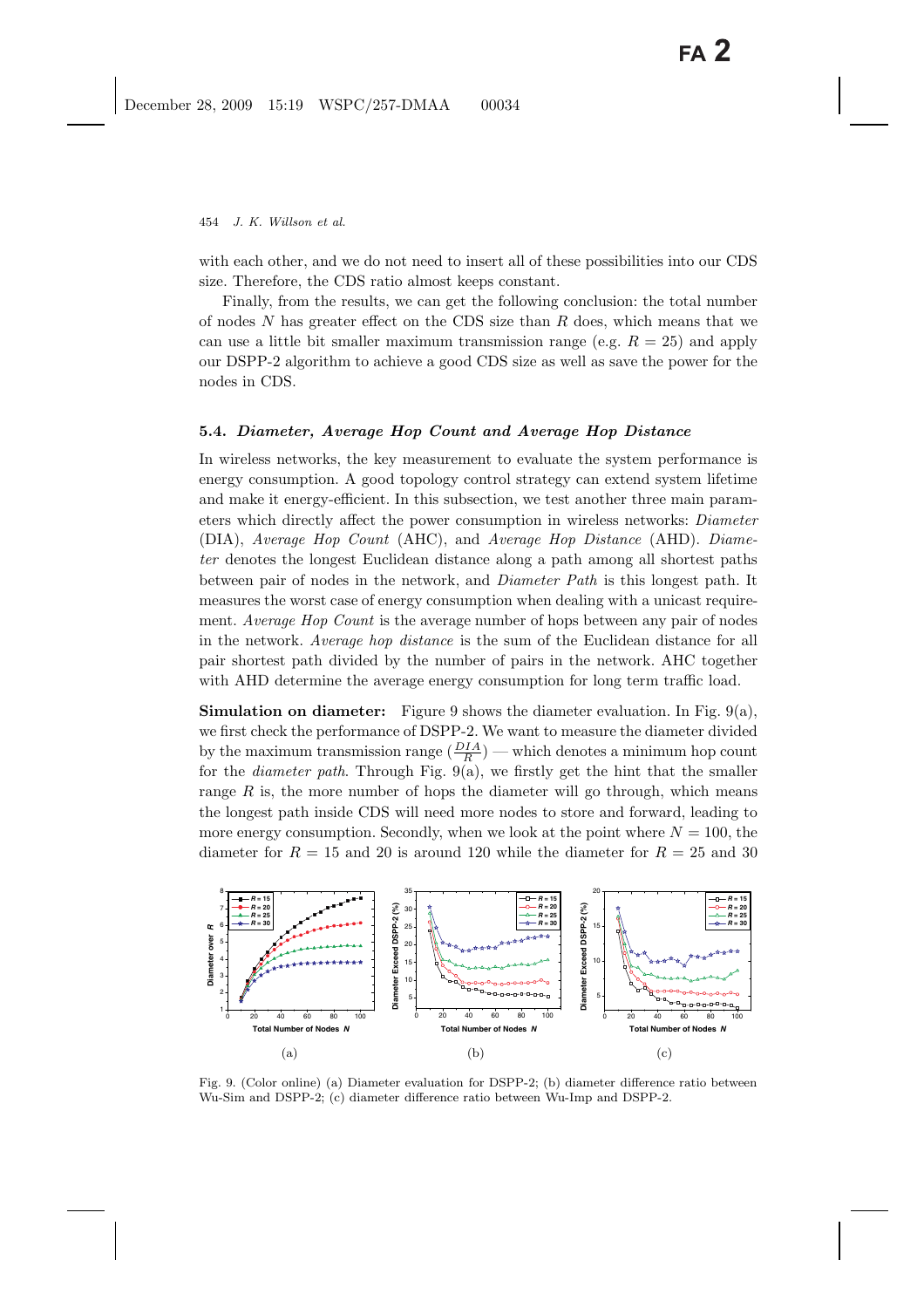is around 100, which is smaller than 120. The reason behind this is that when the range is larger, more edges will introduced to the randomly generated topologies, which give us the opportunity to reduce the diameter. On the other hand, when  $N$  is small, the smaller range achieves smaller diameter because of the connectivity requirement for the topologies. Therefore, when the number of nodes is large, the network with larger transmission range performs better.

Figure 9(b) shows the percentage of difference between the Wu-Sim algorithm and DSPP-2 while Fig.  $9(c)$  shows the difference between Wu-Imp algorithm and DSPP-2. The *Diameter Exceed Percentage* is defined as the diameter produced by Wu-Sim (for Fig. 9(b)) or Wu-Imp (for Fig. 9(c)) minus the diameter produced by DSPP-2 divided by the diameter of DSPP-2. From these two graphs, our DSPP-2 performs better with respect to diameter, which means that when the unicast requirement comes, DSPP-2 will consume less energy than the other two algorithms.

**Simulation on average hop count:** Figure 10 measures the average hop count. We first present the results produced by DSPP-2, shown in Fig.  $10(a)$ . From Fig. 10(a), when the range increases, the *average hop count* (AHC) decreases. Because if we increase  $R$ , each node can cover more area, which leads to fewer hop counts between node pairs. Furthermore, we see the connectivity requirement on the topologies leads to small AHC when  $N$  is small. When  $N$  is large, the AHC remains almost the same because the topology is more dense, which provides fewer hop counts for a given node pair. Therefore, although the number of node pairs increases, we can still get a low AHC. Same as Figs.  $9(b)$  and  $9(c)$ , we test the other two algorithms and compare the results with those achieved by DSPP-2. The *Exceed Hop Count Ratio* is defined as average hop count achieved by Wu-Sim (for Fig.  $10(b)$ ) or by Wu-Imp (for Fig.  $10(c)$ ) minus that achieved by DSPP-2 over the average hop count achieved by DSPP-2. From these two figures, when a broadcast request comes, DSPP-2 always goes through fewer hops within the CDS than the other two algorithms, which means fewer number of intermediate nodes will store and forward the message.



Fig. 10. (Color online) Average hop count versus number of nodes: (a) average hop count evaluation for DSPP-2; (b) hop count difference ratio between Wu-Sim and DSPP-2; (c) hop count difference ratio between Wu-Imp and DSPP-2.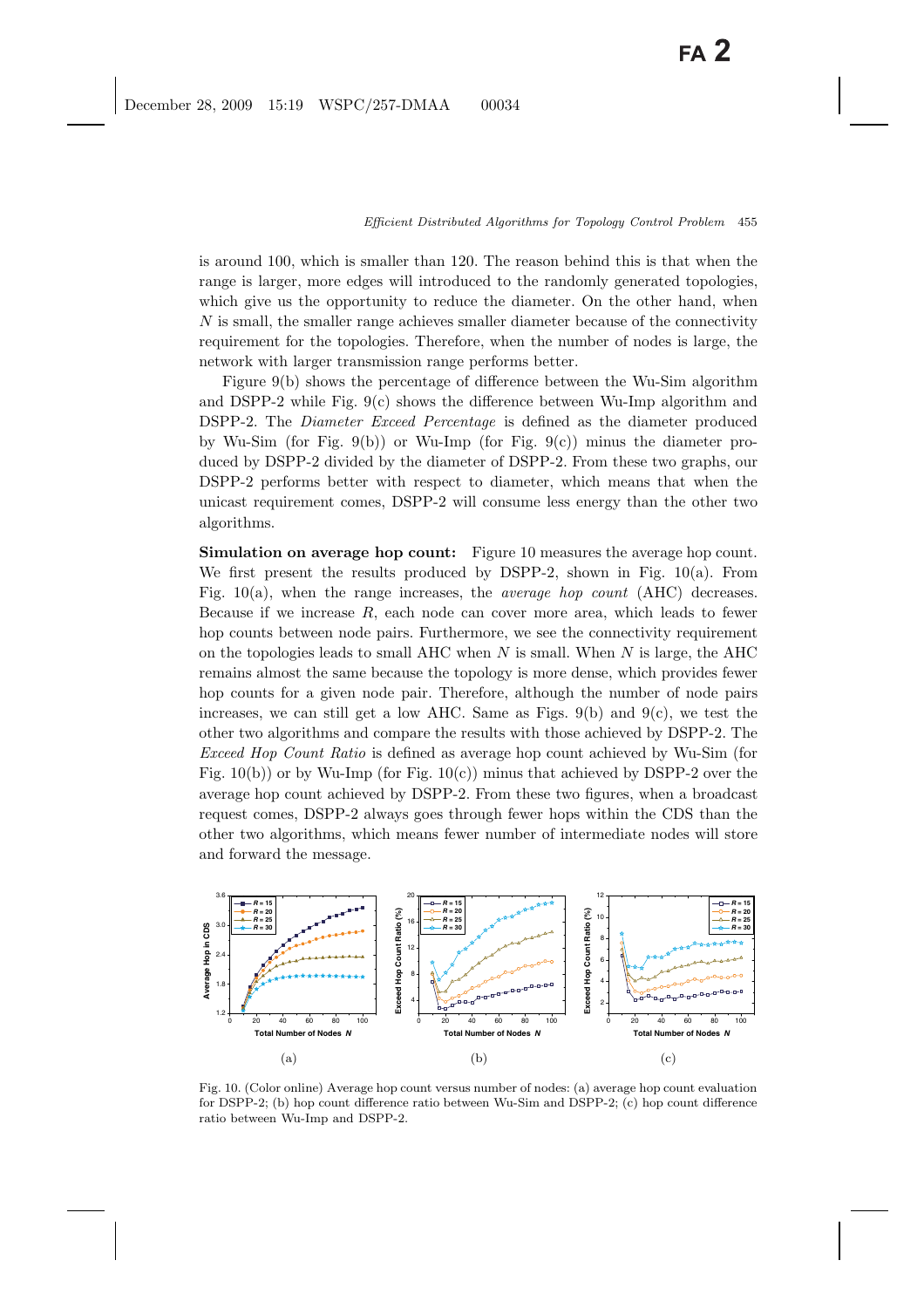

Fig. 11. (Color online) Average hop distance versus number of nodes: (a) average hop distance evaluation for DSPP-2; (b) diameter difference ratio between Wu-Sim & DSPP-2; (c) diameter difference ratio between Wu-Imp & DSPP-2.

**Simulation on average hop distance:** Figure 11 evaluates the last parameter: *average hop distance* (AHD). We first show the AHD produced by DSPP-2 in Fig. 11(a). In order to compare with R, we show a parameter named *Average Hop Distance Over R*, which is the average hop distance divided by the maximum transmission range  $\left(\frac{AHD}{R}\right)$ . We find that when R increases, the *Average Hop Distance Over R* decreases. For example, we need more than 81% of R when  $R = 15$ , while we only need around 77% of R when  $R = 30$ , here  $N \geq 80$ . The reason behind this is that if  $R$  increases, node pairs have high probability to choose a shortest path with few hops.

Figures  $11(b)$  and  $11(c)$  show the average distance difference between Wu-Sim (for Fig. 11(b)) or Wu-Imp (for Fig.  $11(c)$ ) and DSPP-2. The interesting observation from these two figures is that both Wu-Sim and Wu-Imp achieve better AHD value than DSPP-2 in most cases, because these two algorithms put more nodes into the CDS. However, when we increase  $R$  and  $N$ , DSPP-2 can achieve a better solution than the other two algorithms.

In summary, from Figs. 9–11, we find that DSPP-2 always achieves the best performance for maximum energy consumption in the worst case and provides shortest paths with fewer hops for clients to forward messages. On the other hand, we find that Wu-Sim and Wu-Imp have better AHD value when  $N$  and  $R$  are small. When the topologies are dense, which means many nodes are located within a small area, DSPP-2 can also achieve better performance on AHD.

### **6. Conclusion and Future Work**

Finding a *Connected Dominating Set* (CDS) is one key method for topology control. It is a strategy with energy-efficiency to reduce the cost of routing (e.g. reduce the routing table size) in wireless networks. In this paper, we study a variant of CDS with shortest path constraints to balance the size of CDS and client fairness. The goal is to find a minimum CDS such that the subset offers at least one shortest path for any two nodes, which has the same length compared to the shortest path of this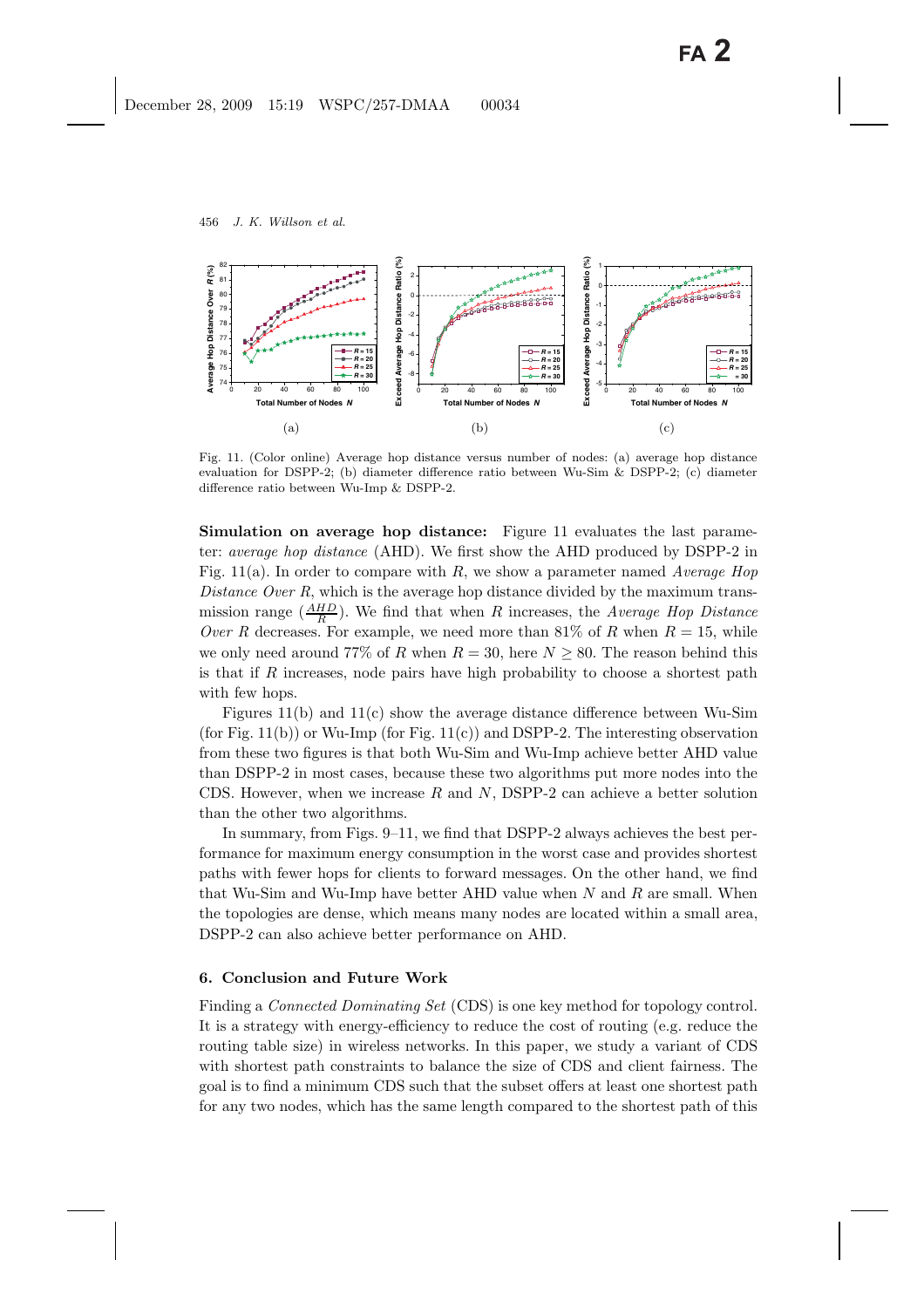pair in the original graph. We name this problem the *Shortest Path Connected Dominating Set* (SPCDS) problem.

We prove that SPCDS is NP-hard by reduction from *Hitting Set*, then provide theoretical analysis indicating that instead of finding a SPCDS, we can simply find a node subset which provides shortest path for all pairs of two hop neighbors from the original graph (SPP-2). Based on this analysis, we propose two efficient greedy heuristics for SPP-2 (one centralized and one distributed). We provide correctness, time complexity, message complexity, and approximation ratio analysis for these two algorithms and then evaluate their efficiency by comparison with the optimal solution in small scale networks, and comparison with Wu's work in [31], which demonstrates that the size of our solution is smaller. Our algorithm is the first distributed approach to select a CDS which guarantee the fairness for clients.

In the future, we may think about our communication model under *unit disk graph* to pursue a better approximation ratio. We may also think about algorithms for the k-spanner problem, where the length of path  $P_{CDS}(u, v)$  through CDS is k times the length of path  $P_V(u, v)$  in the original graph (Here  $P_S(u, v)$ ) denotes the shortest path between  $u$  and  $v$  with all intermediate nodes belonging to vertex subset  $S$ ).

## **7. Appendix A. Discussion on NP Issues for Shortest Path Connected Dominating Set Problem**

To prove that SPCDS is NP-hard, we need to find a polynomial time reduction from an existing NP-hard optimization problem. We use the problem *Hitting Set* to make this reduction. Definition A.1 is the decision version of the *Hitting Set* problem.

**Definition A.1 (Hitting Set).** Given a finite set U with  $|U| = m$ , a family of subsets  $S = \{S_1, S_2, \ldots, S_n\}$  where each  $S_i \subseteq U$ , and an integer K, a hitting set for S is a subset  $H \subseteq U$  such that  $H \cap S_i \neq \emptyset$ ,  $\forall i = 1, 2, ..., n$ , and  $|H| \leq K$ .

**Theorem A.2.** HS  $\leq^p_m$  SPCDS.

**Proof.** As shown in Theorem 2.7, SPCDS problem is equivalent to SPP-2 problem, we need to prove HS  $\leq^p_m$  SPP-2. Give an instance of *Hitting Set*. Now we try to build an instance of SPP-2. We make a graph  $G$  according to Algorithm 3.

Figure 12 is a simple example of this reduction. Here  $U = \{u_1, u_2\}, S_1 =$  $\{u_1, u_2\}$ , and  $\mathcal{S} = \{S_1\}$ . We illustrate the topology by three steps separately (shown in Figs.  $12(a)-12(c)$  respectively), and to make the graph easily recognized, in Fig. 12(c) we use dotted lines to connect  $(p_i, p_j)$  (This denotes the clique construction for all pairs in  $P$ ).

It is trivial that Algorithm 3 takes polynomial time to finish the reduction. Next, we prove the correctness of this reduction.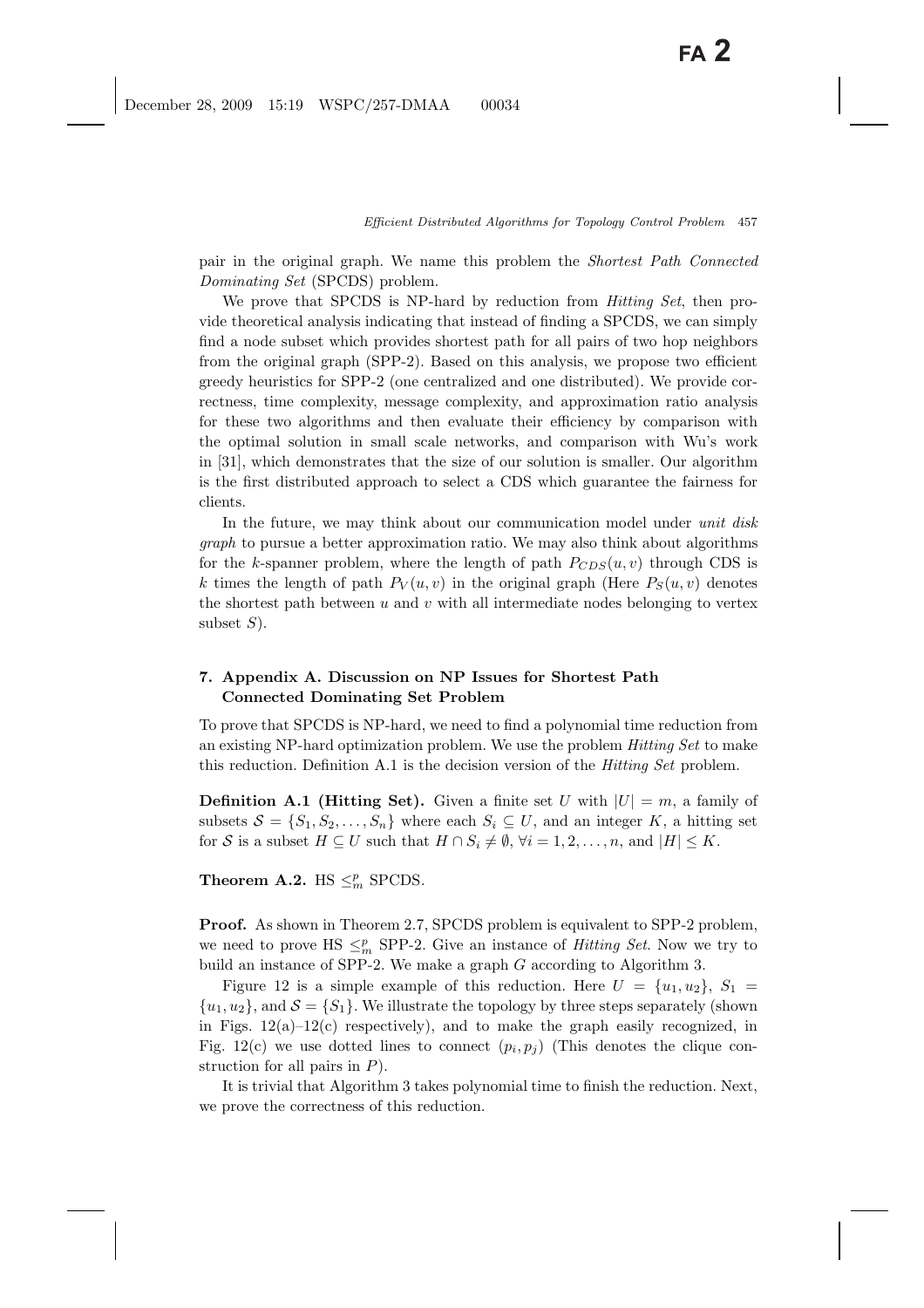#### **Algorithm 3** Reduction from HS to SPP-2

**Input:** A set U, and a family of subsets  $S = \{S_1, S_2, \ldots, S_n\}.$ **Output:** An undirected graph  $G = (V, E)$ .

- 1: **Begin**
- 2: **Step 1:** For each element  $u_i \in U$ , we create a node  $u_i$ , and for each subset S<sub>j</sub>, we create two nodes  $s_j^a$  and  $s_j^b$ . Set  $V \leftarrow \{u_i\} \cup \{s_j^a\} \cup \{s_j^b\}$   $(i = 1, 2, ..., m$ and  $j = 1, 2, ..., n$ ). For each  $u_i \in S_j$ , set  $E \leftarrow E \cup \{ (u_i, s_j^a), (u_i, s_j^b) \}.$
- 3: **Step 2:** For every pair of nodes  $(u, v)$  in V except  $(s_j^a, s_j^b)$ , we create two nodes  $p_k$ ,  $q_k$ , and three edges. Set  $V \leftarrow V \cup \{p_k, q_k\}$  and  $E \leftarrow E \cup$  $\{(u, p_k), (v, p_k), (p_k, q_k)\}.$
- 4: **Step 3:** For every pair of nodes  $(p_i, p_j)$ , set  $E \leftarrow E \cup \{(p_i, p_j)\}$ . So all  $p_i$ 's form a clique.
- 5: **End**



Fig. 12. Example for reduction. (a) result for Step 1; (b) result for Step 2; (c) result for Step 3.

 $\textbf{H}\textbf{S} \Rightarrow \textbf{SPP-2:}$  Assume there exists a solution H for Hitting Set  $(|H| \leq K)$ . We are going to choose  $P \cup H$  to form the result of SPP-2, where  $P = \cup_k \{p_k\}$ . Clearly  $|P \cup H| \leq |P| + K$ . Arbitrarily pick up two nodes  $(a, b)$  from G with distance 2, we prove that there exists a node  $v \in P \cup H$  such that  $(a, v) \in E$  and  $(b, v) \in E$ . We enumerate all possible conditions.

- (1) If  $a \in Q$  or  $b \in Q$  ( $Q = \bigcup_k \{q_k\}$ ), without loss of generality, let  $a \in Q$ . Then a only has one neighbor,  $p_k$ , which must belong to  $P$ . So  $a$  and  $b$  are connected by  $p_k$ , which is an element of  $P \cup H$ .
- (2) If  $a \in P$  or  $b \in P$  (set  $a \in P$  as well), since every node must have a neighbor in  $P$ ,  $b$  has a neighbor  $p_k$ . Based on Algorithm 3, Step 3, the elements of  $P$  form a clique, which means  $(p_k, a) \in E$ .
- (3) If  $a, b \notin P \cup Q$ , then  $a, b \in \{u_i\} \cup \{s_j^a\} \cup \{s_j^b\}.$ 
	- (a) If  $(a, b) = (s_j^a, s_j^b)$  for some j, then by the correctness of the solution to hitting set, there exists some element  $u_i \in H$  which belongs to set  $S_j$ . By the construction of Algorithm 3,  $(s_j^a, u_i) \in E$  and  $(s_j^b, u_i) \in E$ .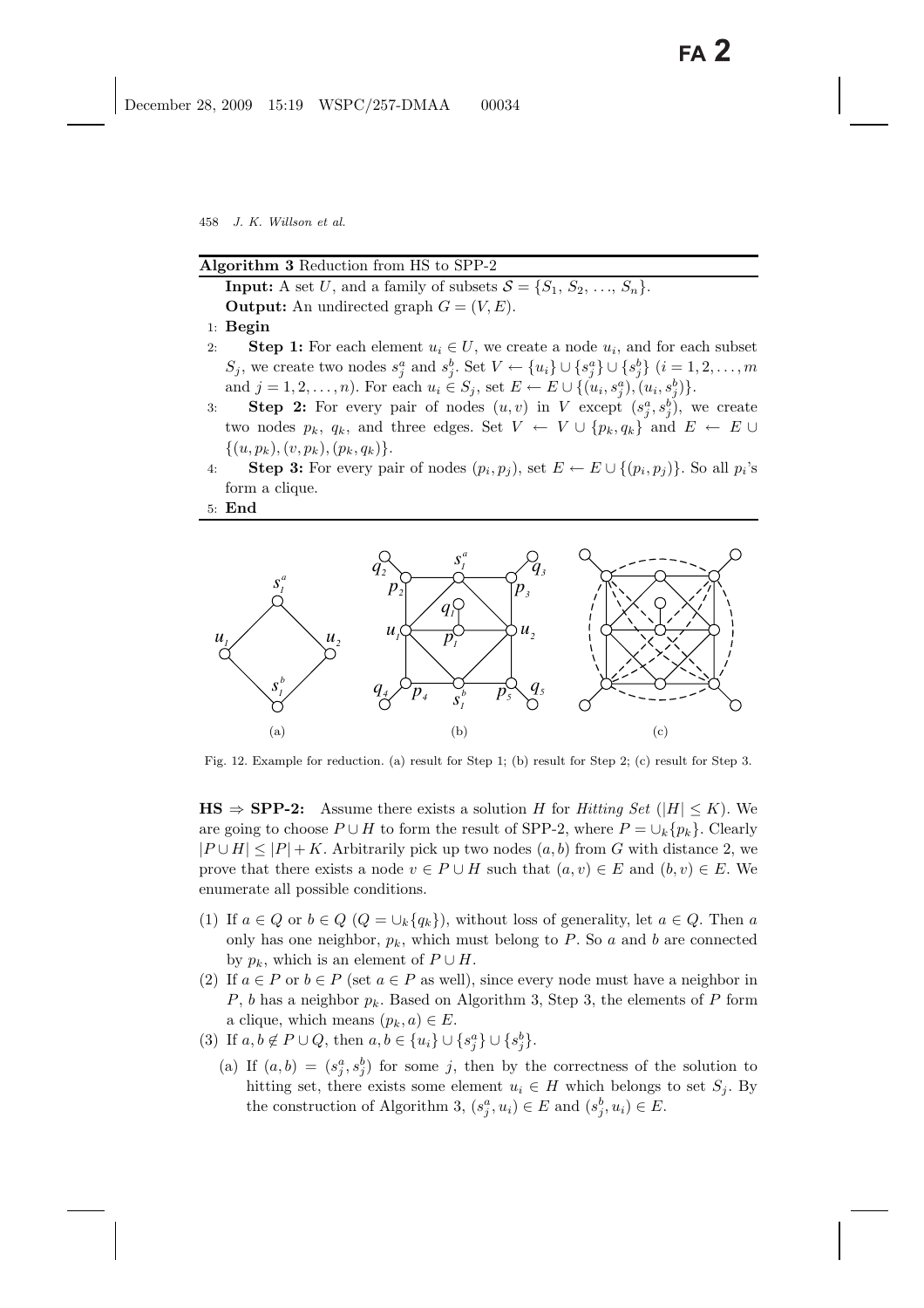(b) Otherwise, also by the construction of Algorithm 3, Step 2, there exists some  $p_k$  to connect a and b together, and  $p_k \in P \cup H$ .

Thus if there exists a solution of hitting set of size  $K$  or less, then there exists a solution of SPP-2 of size  $|P| + K$  or less. We proved the first part.

 $\textbf{H}\textbf{S} \Leftarrow \textbf{SPP-2:}$  Suppose we have a solution of SPP-2 of size  $|P| + K$ . First we need to prove that  $P$  is a subset of any feasible solution. Take an arbitrary element  $p_k$  of P,  $p_k$  has a neighbor  $q_k$ , and  $q_k$ 's only neighbor is  $p_k$ . Therefore,  $p_k$  must belong to any feasible solution to connect  $q_k$ .

Next, take any pair of  $(s_j^a, s_j^b)$ . They are not directly connected, and every path of length 2 goes through a node  $u_i \in U$ , where  $u_i$  is an element of  $S_i$ . By the correctness of the solution, one such  $u_i$  must belong to our solution. We combine them together to make a hitting set. Moreover, we know that the size of our solution is bounded by  $|P| + K$ , and as P must be in this solution, the size of such  $\{u_i\}$  is bounded by K. Thus if there exists a solution of SPP-2 of size  $|P|+K$  or less, then there exists a solution of hitting set of size  $K$  or less.

Therefore, we have that HS  $\leq^p_m$  SPP-2, which proves Theorem A.2.  $\Box$ 

## **References**

- [1] K. M. Alzoubi, P. J. Wan and O. Frieder, New distributed algorithm for connected dominating set in wireless ad hoc networks, in *Proc. 35th Hawaii Int. Conf. System Sciences*, Big Island, Hawaii (2002).
- [2] K. M. Alzoubi, P. J. Wang and O. Frieder, Distributed heuristics for connected dominating sets in wireless ad hoc networks, *J. Commun. Netw.* **4** (2002) 22–29.
- [3] C. Ambühl, T. Erlebach, M. Mihal'ák and M. Nunkesser, Constant-factor approximation for minimum weight (connected) dominating sets in unit disk graphs, in *Approximation, Randomization and Combinatorial Optimization. Algorithms and Techniques*, in Proc. 9th Int. Workshop on Approximation Algorithms for Combinatorial Optimization Problems (APPROX 2006) and 10th Int. Workshop on Randomization and Computation (RANDOM 2006) (Springer, Berlin/Heidelberg, 2006), pp. 3–14.
- [4] B. S. Baker, Approximation algorithms for NP-complete problems on planar graphs, *J. ACM* **41** (1994) 153–180. Extended abstract published in the proceedings of FOCS'83 (1983), pp. 265–273.
- [5] M. Burkhart, P. V. Rickenbach, R. Wattenhofer and A. Zollinger, Does topology control reduce interference? *Proc. 5th ACM Int. Symposium on Mobile Ad Hoc Networking and Computing (MobiHoc'04)* (2004), pp. 9–19.
- [6] M. Cadei, X. Cheng and D. Z. Du, Connected domination in ad hoc wireless networks, in *Proc. 6th Int. Conf. Computer Science and Informatics* (2002).
- [7] X. Cheng, X. Huang, D. Li, W. Wu and D. Z. Du, Polynomial-time approximation scheme for minimum connected dominating set in ad hoc wireless networks, *Networks* **42** (2003) 202–208.
- [8] B. N. Clark, C. J. Colbourn and D. S. Johnson, Unit disk graphs, *Discrete Math.* **86** (1990) 165–177.
- [9] U. Feige, A threshold of ln n for approximating set cover, *Proc. 28th ACM Symposium on Theory of Computing*, ACM (1996) 314–318.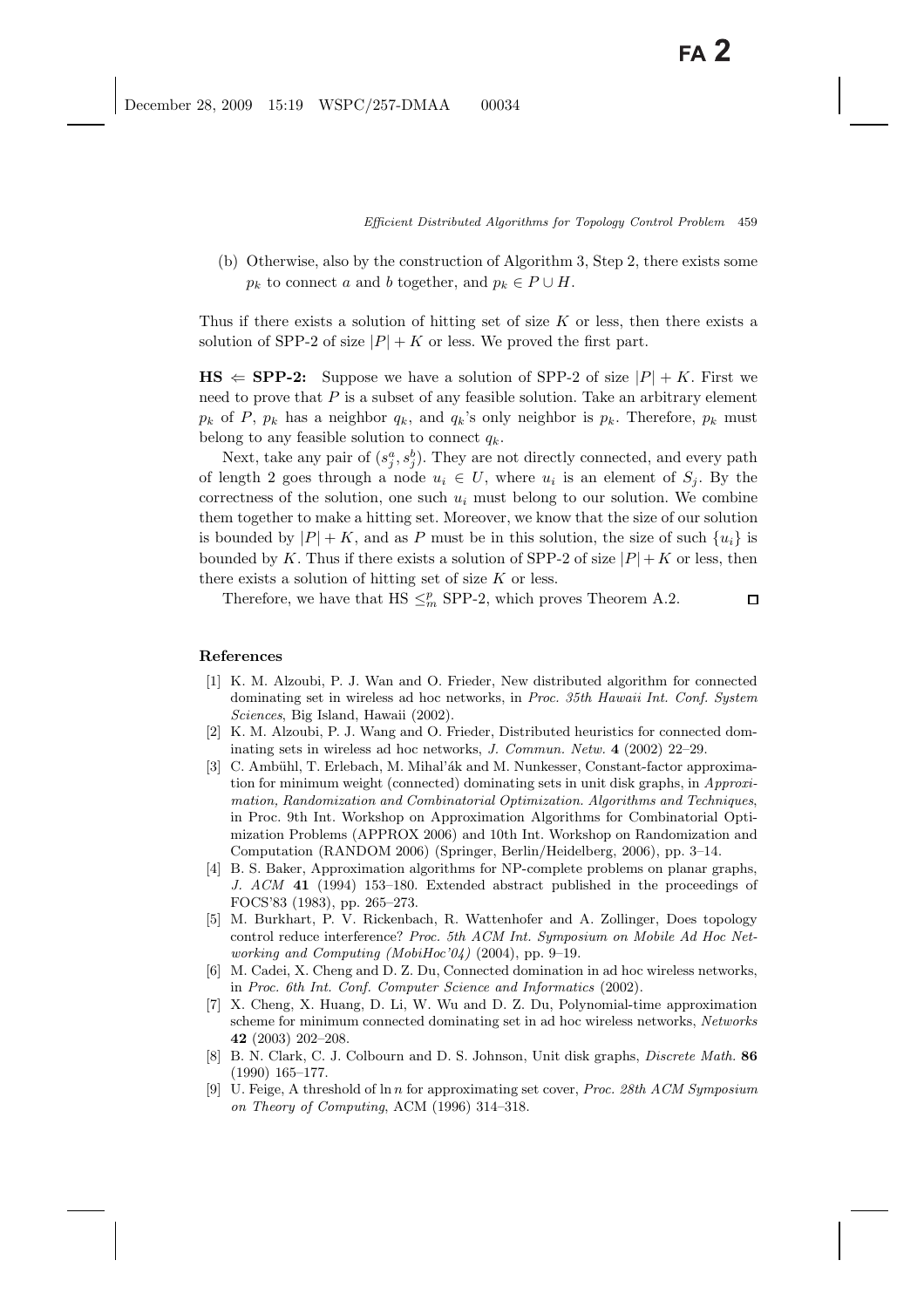- [10] X. F. Gao, Y. C. Huang, Z. Zhang and W. L. Wu,  $(6+\varepsilon)$ -approximation for minimum weight dominating set in unit disk graphs, *The 14th Annual International Computing and Combinatorics Conference (COCOON 2008)*, Dalian, China, June 27–29 (2008).
- [11] B. Gao, Y. H. Yang and H. Y. Ma, An efficient approximation scheme for minimum connected dominating set in wireless ad hoc networks, *IEEE Vehicular Technology Conference No. 60*, Los Angeles CA (2004).
- [12] M. R. Garey and D. S. Johnson, *Computer and Intractablity: A Guide to the Theory of NP-Completeness* (Fressman, San Francisco, 1978).
- [13] B. Han and W. J. Jia, Design and analysis of connected dominating set formation for topology control in wireless ad hoc networks, *Proc. 14th International Conference on Computer Communications and Networks (ICCCN 2005)* (2005), pp. 7–12.
- [14] B. Han, H. H. Fu, L. D. Lin and W. J. Jia, Efficient construction of connected dominating set in wireless ad hoc networks, *Proc. First IEEE International Conference on Mobile Ad Hoc and Sensor Systems*, Florida (2004).
- [15] H. B. Hunt III, M. V. Marathe, V. Radhakrishnan, S. S. Ravi, D. J. Rosenkrantz and R. E. Stearns, NC-approximation schemes for NP- and PSPACE-hard problems for geometric graphs, *J. Algorithms* **26** (1998) 238–274.
- [16] B. H. Kim, J. K. Ahn, H. S. Kim, D. W. Roh, D. Y. Seo and S. H. Won, Packet transmission acknowledgement in wireless communication system, http://www.freepatentsonline.com/7372831.html.
- [17] D. Y. Kim, W. Wang, C. C. Ma, N. Sohaee and W. L. Wu, A new clustering scheme for underwater acoustic sensor networks, submitted to *IEEE Transactions on Mobile Computing (IEEE TMC)*, 2008.
- [18] K. Jain, J. Padhye, V. N. Padmanabhan and L. L. Liu, Impact of interference on multi-hop wireless network performance, *Wire. Netw.* **11** (2005) 471–487.
- [19] O. Johansson, Simple distrbuted ∆+1-coloring of graphs, ¨ *Information Processing Letters* **70** (1999) 229–232.
- [20] Y. S. Li, M. T. Thai, F. Wang, C. W. Yi, P. J. Wan and D. Z. Du, On greedy construction of connected dominating sets in wireless networks, *Wire. Commun. Mobile Comput.* **5** (2005) 927–932.
- [21] D. Lichtenstein, Planar formulae and their uses, *SIAM J. Comput.* **11** (1982) 329–343.
- [22] C. Lund and M. Yannakakis, On the hardness of approximating minimization problems, *J. ACM* **41** (1994) 960–981.
- [23] M. V. Marathe, H. Breu, H. B. Hunt III, S. S. Ravi and D. J. Rosenkrantz, Simple heuristics for unit disk graphs, *Netw.* **25** (1995) 59–68.
- [24] M. Min, H. W. Du, X. H. Jia, C. X. Huang, S. C. H. Huang and W. L. Wu, Improving construction for connected dominating set with steiner tree in wireless sensor networks, *J. Global Optim.* **35** (2006) 111–119.
- [25] How Does Wireless Internet Work, http://www.superpages.com/supertips/how-doeswireless-internet-work.html.
- [26] N. B. Salem and J. P. Hubaux, A fair scheduling for wireless mesh networks, *The 1st IEEE Workshop on Wireless Mesh Networks*, Held in conjunction with SECON'05, Santa Clara (2005).
- [27] M. T. Thai and D. Z. Du, Connected dominating sets in disk graphs with bidirectional links, *IEEE Commun. Lett.* **10** (2006) 138–140.
- [28] M. T. Thai, F. Wang, D. Liu, S. W. Zhu and D. Z. Du, Connected dominating sets in wireless networks with different transmission ranges, *IEEE Trans. Mobile Comput.* **6** (2007) 721–730.